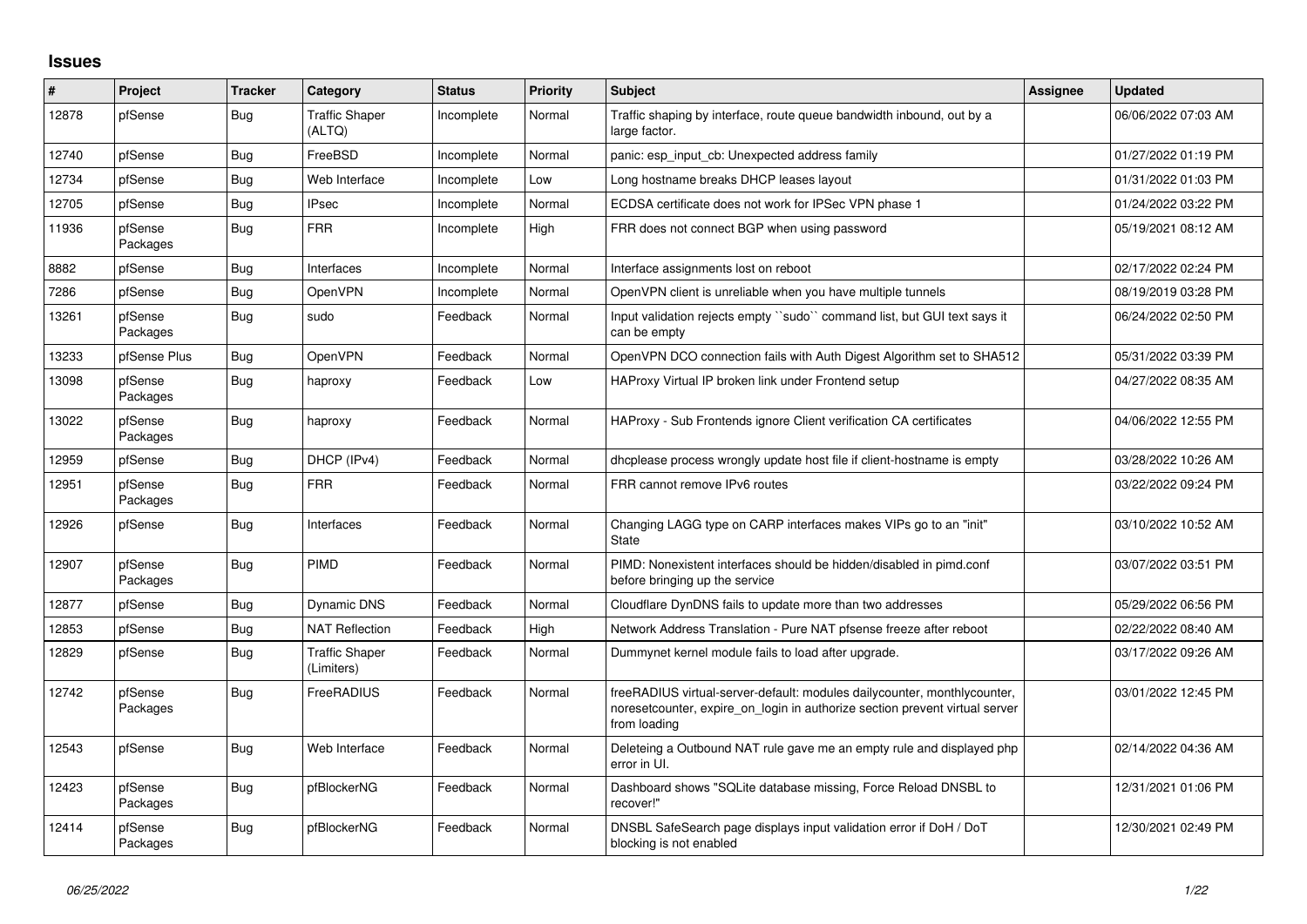| $\sharp$ | Project             | <b>Tracker</b> | Category                            | <b>Status</b> | <b>Priority</b> | <b>Subject</b>                                                                                                                   | <b>Assignee</b> | <b>Updated</b>      |
|----------|---------------------|----------------|-------------------------------------|---------------|-----------------|----------------------------------------------------------------------------------------------------------------------------------|-----------------|---------------------|
| 12330    | pfSense<br>Packages | <b>Bug</b>     | pfBlockerNG                         | Feedback      | Normal          | pfBlockerNG devel creating invalid NAT rules on boot                                                                             |                 | 04/21/2022 12:40 PM |
| 12258    | pfSense<br>Packages | Bug            | WireGuard                           | Feedback      | Normal          | Copy key buttons only work in HTTPS mode                                                                                         |                 | 02/03/2022 04:57 AM |
| 12114    | pfSense<br>Packages | Bug            | syslog-ng                           | Feedback      | Normal          | syslog-ng only binds to the last specified interface                                                                             |                 | 04/21/2022 12:40 PM |
| 12073    | pfSense<br>Packages | <b>Bug</b>     | <b>NET-SNMP</b>                     | Feedback      | Normal          | netsnmptrapd.conf syntax is wrong                                                                                                |                 | 04/21/2022 12:40 PM |
| 11980    | pfSense<br>Packages | Bug            | FreeRADIUS                          | Feedback      | Normal          | EAP does not work with SQL backend                                                                                               |                 | 07/21/2021 07:24 AM |
| 11960    | pfSense             | Bug            | Gateway Monitoring                  | Feedback      | Normal          | Gateway Monitoring Traffic Goes Out Default Gateway                                                                              |                 | 12/20/2021 05:43 AM |
| 11530    | pfSense<br>Packages | <b>Bug</b>     | ntop                                | Feedback      | Low             | ntopng 4.2 needs to be updated to 4.3, Bug when accessing a host for<br>details                                                  |                 | 03/05/2022 08:35 PM |
| 11434    | pfSense<br>Packages | <b>Bug</b>     | squidguard                          | Feedback      | Normal          | SquidGuard over 1.16.18 11                                                                                                       |                 | 04/21/2022 12:40 PM |
| 11192    | pfSense             | <b>Bug</b>     | <b>Traffic Shaper</b><br>(Limiters) | Feedback      | Normal          | Using Limiters causes out of order packets within one TCP or UDP flow                                                            |                 | 01/06/2021 12:09 AM |
| 11185    | pfSense<br>Packages | <b>Bug</b>     | ntop                                | Feedback      | Normal          | Redis service stopping before NtopNg                                                                                             |                 | 04/21/2022 12:40 PM |
| 11174    | pfSense             | <b>Bug</b>     | <b>Traffic Shaper</b><br>(ALTQ)     | Feedback      | Normal          | Incorrect traffic shaping on pppoe interface                                                                                     |                 | 12/21/2020 11:21 PM |
| 10990    | pfSense<br>Packages | <b>Bug</b>     | NET-SNMP                            | Feedback      | Normal          | net-snmp IPv6 listen address needs to be wrapped in square brackets                                                              |                 | 03/19/2021 05:09 AM |
| 10959    | pfSense             | Bug            | <b>Traffic Graphs</b>               | Feedback      | Low             | Traffic graph stopped on interface used via netmap                                                                               |                 | 02/22/2021 02:57 AM |
| 10936    | pfSense<br>Packages | <b>Bug</b>     | haproxy                             | Feedback      | Normal          | both haproxy/haproxy-devel non-existent option Ib-agent-chk                                                                      |                 | 04/21/2022 12:40 PM |
| 10900    | pfSense<br>Packages | <b>Bug</b>     | Backup                              | Feedback      | Normal          | /packages/backup/backup.php?a=download&t=backup HTTP 504, or<br>Sends PHP Error Message as ASCII/Text file Named pfsense.bak.tgz |                 | 04/05/2022 01:51 AM |
| 10692    | pfSense<br>Packages | Bug            | PIMD                                | Feedback      | Normal          | PIMD starts twice at boot                                                                                                        |                 | 04/21/2022 12:40 PM |
| 10608    | pfSense<br>Packages | Bug            | Squid                               | Feedback      | Normal          | Update squid port to 4.11-p2                                                                                                     |                 | 03/02/2021 04:00 AM |
| 10577    | pfSense             | Bug            | Hardware / Drivers                  | Feedback      | Normal          | intel x553 (c3000 chipset) loading x520 driver                                                                                   |                 | 05/28/2020 03:59 AM |
| 10445    | pfSense<br>Packages | <b>Bug</b>     | <b>BIND</b>                         | Feedback      | Normal          | BIND crashed when added RPZ. rpz is not a master or slave zone.                                                                  |                 | 04/21/2022 12:40 PM |
| 10426    | pfSense<br>Packages | <b>Bug</b>     | Filer                               | Feedback      | Normal          | Filer must validate that File name is unig                                                                                       |                 | 04/20/2022 11:02 AM |
| 10393    | pfSense<br>Packages | <b>Bug</b>     | syslog-ng                           | Feedback      | Normal          | Syslog-ng TLS support is broken                                                                                                  |                 | 04/21/2022 12:40 PM |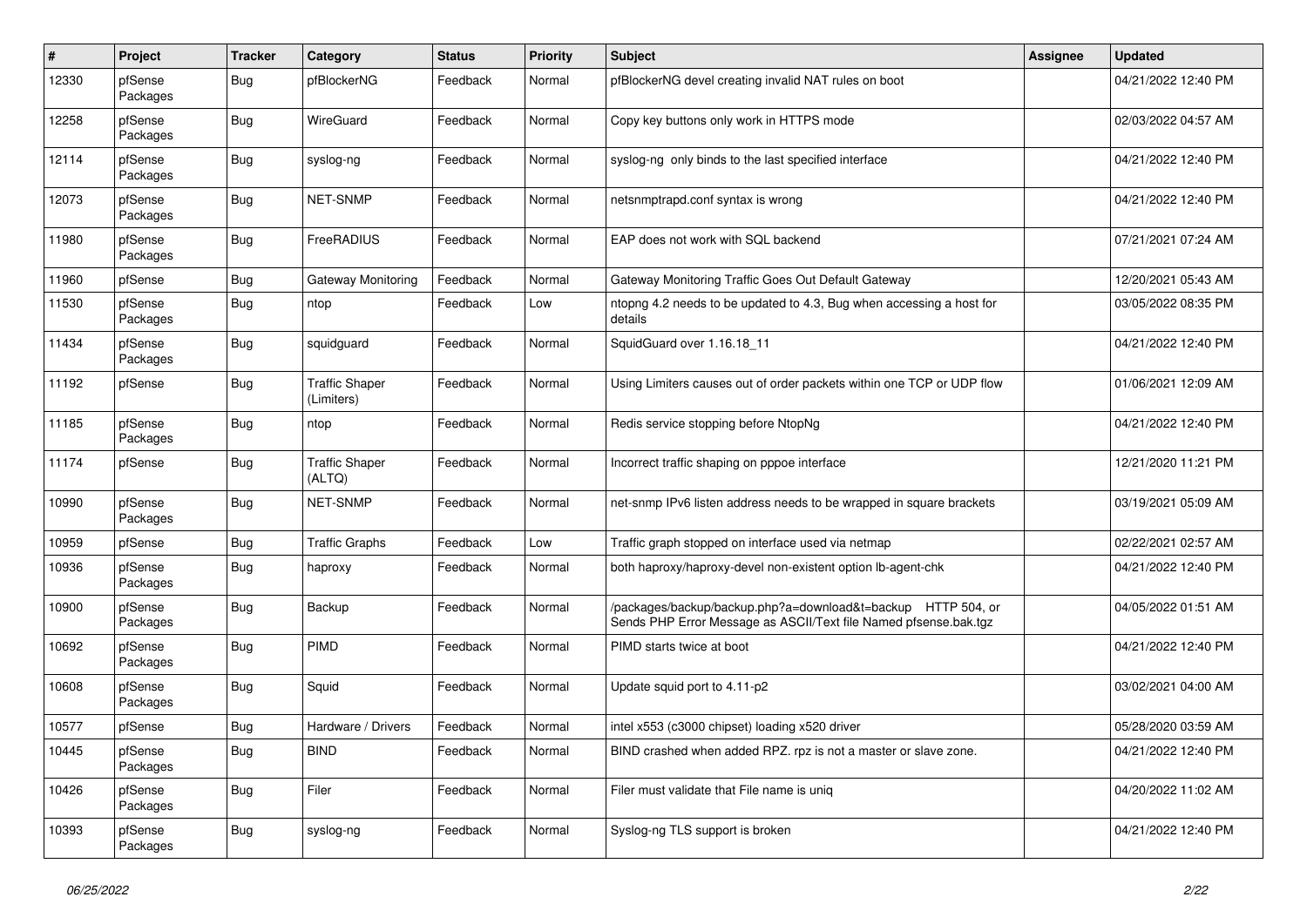| $\sharp$ | Project             | <b>Tracker</b> | Category                            | <b>Status</b>                 | <b>Priority</b> | <b>Subject</b>                                                                                                 | Assignee | <b>Updated</b>      |
|----------|---------------------|----------------|-------------------------------------|-------------------------------|-----------------|----------------------------------------------------------------------------------------------------------------|----------|---------------------|
| 10330    | pfSense<br>Packages | <b>Bug</b>     | <b>BIND</b>                         | Feedback                      | Normal          | BIND zone configuration displays wrong DS resource record with inline<br>DNSSEC signing enabled                |          | 04/21/2022 12:40 PM |
| 9024     | pfSense             | <b>Bug</b>     | <b>Traffic Shaper</b><br>(Limiters) | Feedback                      | Normal          | Ping packet loss under load when using limiters                                                                |          | 05/12/2022 11:55 AM |
| 8576     | pfSense             | <b>Bug</b>     | Rules / NAT                         | Feedback                      | Low             | pfSense stops passing traffic after some time when using Outbound NAT<br>pool w/ Sticky Address                |          | 10/28/2021 01:47 PM |
| 8251     | pfSense<br>Packages | <b>Bug</b>     | FreeRADIUS                          | Feedback                      | Normal          | Captiveportal + FreeRadius "Last activity" resets to Session start                                             |          | 08/13/2019 11:10 AM |
| 7797     | pfSense<br>Packages | <b>Bug</b>     | Squid                               | Feedback                      | Normal          | Squid Reverse Proxy alternating between destinations                                                           |          | 04/21/2022 12:40 PM |
| 7096     | pfSense             | <b>Bug</b>     | <b>DNS Resolver</b>                 | Feedback                      | Normal          | Unbound fails to start on boot if specific network devices are configured in<br>the "Network Interfaces"       |          | 11/22/2021 08:59 AM |
| 7039     | pfSense<br>Packages | <b>Bug</b>     | haproxy                             | Feedback                      | Normal          | HAProxy backend configuration does not handle intermediate CAs<br>properly                                     |          | 04/21/2022 12:40 PM |
| 6668     | pfSense             | <b>Bug</b>     | <b>IPsec</b>                        | Feedback                      | Normal          | IPSec tunnel + L2TP/IPSec VPN - wrong PSK chosen by pfSense                                                    |          | 09/21/2019 02:07 AM |
| 13301    | pfSense             | <b>Bug</b>     | <b>IPsec</b>                        | <b>Pull Request</b><br>Review | Normal          | Bug #13239 = $(?)$ = #12645 appease not fixed - ipv6 based ipsec vpn<br>tunnel bug found with fqdn remote host |          | 06/25/2022 05:41 AM |
| 13295    | pfSense             | <b>Bug</b>     | Gateway Monitoring                  | <b>Pull Request</b><br>Review | Normal          | Incorrect function parameters for "get_dpinger_status()" call in<br>`qwlb.inc``                                |          | 06/24/2022 07:25 AM |
| 12757    | pfSense             | <b>Bug</b>     | <b>Diagnostics</b>                  | <b>Pull Request</b><br>Review | Very Low        | Clean up /etc/inc/filter.inc use of pfctl -F                                                                   |          | 05/17/2022 02:18 PM |
| 12507    | pfSense<br>Packages | <b>Bug</b>     | softflowd                           | <b>Pull Request</b><br>Review | Normal          | Add support for bi-directional flows in softflowd                                                              |          | 11/11/2021 03:53 AM |
| 12464    | pfSense             | <b>Bug</b>     | Logging                             | <b>Pull Request</b><br>Review | Normal          | Syslog Auth messages are sent as Emergency Level                                                               |          | 05/17/2022 02:20 PM |
| 11377    | pfSense<br>Packages | <b>Bug</b>     | <b>FRR</b>                          | <b>Pull Request</b><br>Review | Normal          | FRR deinstall                                                                                                  |          | 03/10/2021 08:21 AM |
| 10502    | pfSense<br>Packages | <b>Bug</b>     | lldpd                               | In Progress                   | Normal          | LLDP spamming errors on Netgate XG-7100                                                                        |          | 04/21/2022 12:39 PM |
| 9094     | pfSense             | <b>Bug</b>     | Hardware / Drivers                  | Assigned                      | Normal          | MBT console settings are not forced to video console                                                           |          | 11/07/2018 10:23 AM |
| 7138     | pfSense             | <b>Bug</b>     | DHCP (IPv6)                         | Assigned                      | Normal          | Pfsense wide dhcpv6 client doesn't recognise ifid statement                                                    |          | 04/21/2022 12:39 PM |
| 13154    | pfSense<br>Packages | <b>Bug</b>     | pfBlockerNG                         | Confirmed                     | Normal          | pfBlocker causing excessive CPU load                                                                           |          | 06/14/2022 01:14 PM |
| 12956    | pfSense<br>Packages | <b>Bug</b>     | Suricata                            | Confirmed                     | Normal          | suricata fails to use pcre in SID management (e.g. dropsid.conf)                                               |          | 04/05/2022 12:52 PM |
| 12796    | pfSense             | Bug            | Upgrade                             | Confirmed                     | Normal          | 2.5.2 -> 2.6.0 upgrade segfaults if certain packages are installed.                                            |          | 05/24/2022 07:43 AM |
| 11992    | pfSense             | <b>Bug</b>     | Virtual IP Addresses                | Confirmed                     | High            | GRE Tunnel - Does not work with a virtual IP as endpoint                                                       |          | 06/04/2021 01:16 AM |
| 10602    | pfSense<br>Packages | Bug            | Status_Monitoring                   | Confirmed                     | Normal          | Dashboard->Traffic Graphs bandwidth designations on hover pop-ups                                              |          | 10/10/2020 11:59 AM |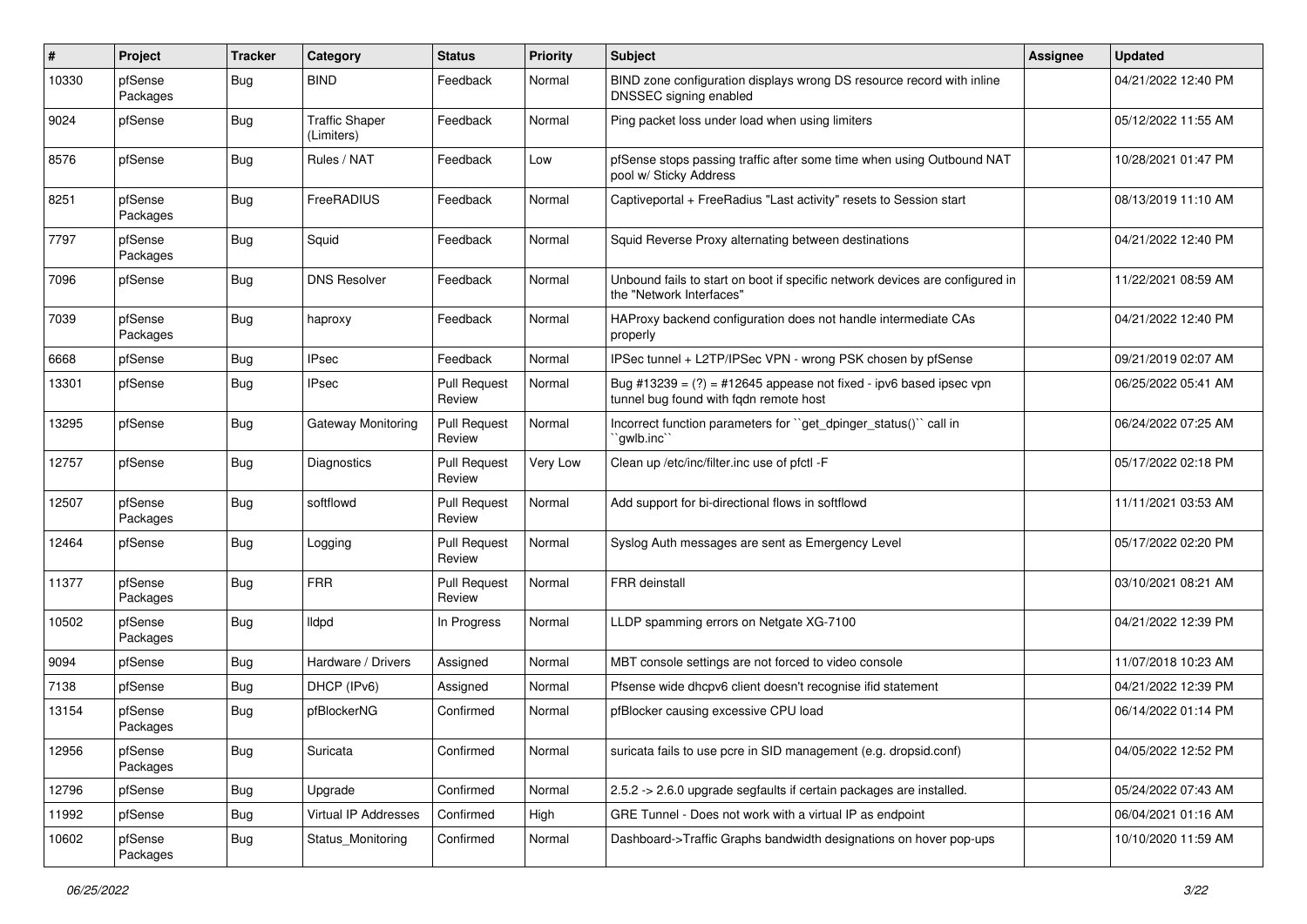| #    | Project             | <b>Tracker</b> | Category                | <b>Status</b> | <b>Priority</b> | Subject                                                                                                 | <b>Assignee</b> | <b>Updated</b>      |
|------|---------------------|----------------|-------------------------|---------------|-----------------|---------------------------------------------------------------------------------------------------------|-----------------|---------------------|
| 9384 | pfSense             | <b>Bug</b>     | Interfaces              | Confirmed     | Normal          | devd putting "\$" before variable contents when using single quotes                                     |                 | 04/21/2022 12:39 PM |
| 8502 | pfSense             | <b>Bug</b>     | Web Interface           | Confirmed     | Low             | main (top) menu items do not drop down in some cases                                                    |                 | 07/06/2020 02:39 PM |
| 7954 | pfSense<br>Packages | <b>Bug</b>     | Squid                   | Confirmed     | Normal          | Package upgrade/reinstall gets stuck on deinstall if the package-provided<br>service is not running     |                 | 10/18/2017 12:04 PM |
| 7553 | pfSense             | Bug            | <b>Captive Portal</b>   | Confirmed     | Very Low        | Captive portal on a parent interface blocks traffic on VLAN interfaces too                              |                 | 08/19/2018 03:15 PM |
| 6614 | pfSense             | <b>Bug</b>     | Web Interface           | Confirmed     | Normal          | Dashboard high CPU usage                                                                                |                 | 07/14/2016 03:04 PM |
| 6605 | pfSense             | <b>Bug</b>     | Interfaces              | Confirmed     | Normal          | rc.linkup logic issues with actions taken                                                               |                 | 07/12/2016 07:46 PM |
| 6580 | pfSense             | <b>Bug</b>     | <b>Operating System</b> | Confirmed     | Normal          | Bridge with down member interface sends ICMP unreachables where it<br>shouldn't                         |                 | 07/05/2016 05:40 PM |
| 6517 | pfSense             | <b>Bug</b>     | <b>IPsec</b>            | Confirmed     | Normal          | Adding mobile IPsec phase 2 entries requires restart of strongswan                                      |                 | 06/21/2016 11:04 PM |
| 6493 | pfSense             | <b>Bug</b>     | Web Interface           | Confirmed     | Normal          | Dynamic DNS clients slow page load                                                                      |                 | 06/17/2016 03:43 AM |
| 6430 | pfSense             | <b>Bug</b>     | <b>DNS Resolver</b>     | Confirmed     | Low             | pfsense should sanity-check hostnames when copying from dhcpd.leases<br>to /etc/hosts                   |                 | 08/13/2019 01:23 PM |
| 6370 | pfSense             | Bug            | <b>IPsec</b>            | Confirmed     | Normal          | IPSEC bound to WAN gateway group and Dynamic DNS doesn't to fail<br>back tunnel to WAN on DDNS update   |                 | 08/31/2021 07:38 AM |
| 6362 | pfSense             | <b>Bug</b>     | DHCP (IPv4)             | Confirmed     | Normal          | DHCP Client ID not used                                                                                 |                 | 07/09/2021 06:30 AM |
| 6255 | pfSense             | Bug            | PPP Interfaces          | Confirmed     | Low             | PPP Country/Provider/Plan configuration not saved                                                       |                 | 04/25/2016 07:15 PM |
| 6055 | pfSense             | <b>Bug</b>     | Package System          | Confirmed     | Low             | Menu items may remain from packages no longer installed                                                 |                 | 06/18/2021 08:46 PM |
| 6011 | pfSense             | <b>Bug</b>     | Web Interface           | Confirmed     | Low             | IPv6 link local fails HTTP REFERER check                                                                |                 | 09/04/2016 09:57 AM |
| 5887 | pfSense             | <b>Bug</b>     | Interfaces              | Confirmed     | Normal          | hardware_offloading_applyflags sets/unsets most values when already set<br>correctly                    |                 | 07/06/2016 03:31 PM |
| 5791 | pfSense             | Bug            | Rules / NAT             | Confirmed     | Normal          | tftp-proxy functionality is easilly broken by unrelated rules                                           |                 | 07/10/2016 12:24 AM |
| 5658 | pfSense             | <b>Bug</b>     | <b>Captive Portal</b>   | Confirmed     | Low             | Files with the same name cannot be uploaded to multiple captive portal<br>zones                         |                 | 12/18/2015 07:19 PM |
| 5469 | pfSense             | <b>Bug</b>     | Package System          | Confirmed     | Low             | package.dtd XSD schema is a piece of pathetic, useless, unmaintained<br>junk                            |                 | 11/22/2015 06:26 AM |
| 5413 | pfSense             | <b>Bug</b>     | <b>DNS Resolver</b>     | Confirmed     | High            | Incorrect Handling of Unbound Resolver [service restarts, cache loss,<br>DNS service interruption]      |                 | 06/19/2022 11:11 PM |
| 5091 | pfSense             | Bug            | Rules / NAT             | Confirmed     | Very Low        | In rule creation destination ports fields (from and to) are too small to read<br>ports aliases names    |                 | 01/07/2020 07:48 AM |
| 5075 | pfSense             | <b>Bug</b>     | Rules / NAT             | Confirmed     | Normal          | pf errors that don't return a line number on first line don't file notice                               |                 | 09/01/2015 06:42 PM |
| 4845 | pfSense             | <b>Bug</b>     | CARP                    | Confirmed     | High            | CARP preemption doesn't switch to backup where connectivity between<br>systems is lost but not NIC link |                 | 07/28/2015 07:55 AM |
| 4500 | pfSense             | <b>Bug</b>     | UPnP/NAT-PMP            | Confirmed     | Normal          | Some miniupnp port mappings are not displayed in the Status page                                        |                 | 04/25/2022 12:49 PM |
| 4474 | pfSense             | <b>Bug</b>     | Package System          | Confirmed     | Normal          | IP address change triggers reload of all packages                                                       |                 | 02/13/2017 07:21 AM |
| 4428 | pfSense             | Bug            | Interfaces              | Confirmed     | Normal          | Setting media option on em(4) leads to infinite link cycling                                            |                 | 07/06/2016 12:45 AM |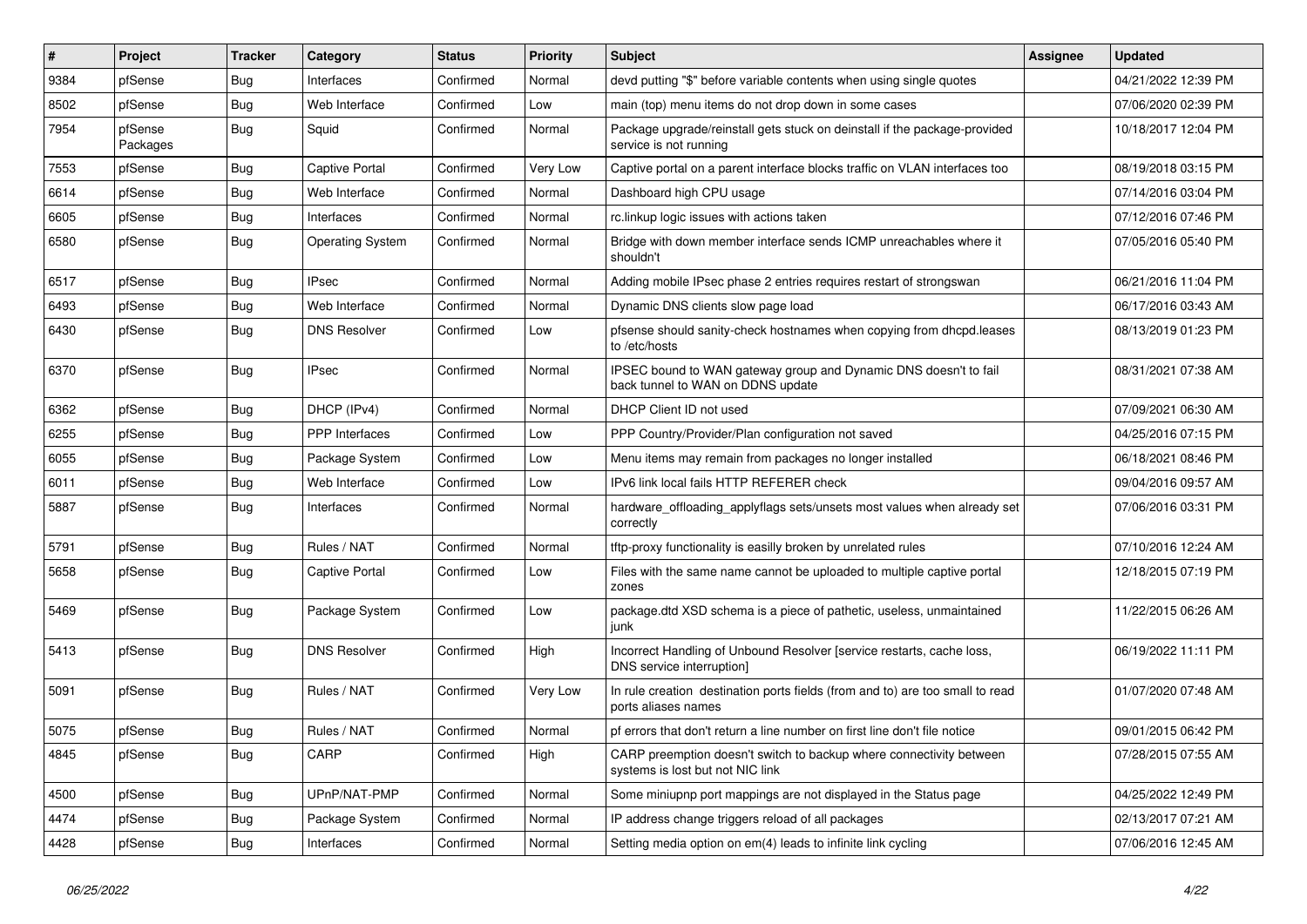| #     | <b>Project</b>      | <b>Tracker</b> | Category                            | <b>Status</b> | <b>Priority</b> | <b>Subject</b>                                                                                 | <b>Assignee</b> | <b>Updated</b>      |
|-------|---------------------|----------------|-------------------------------------|---------------|-----------------|------------------------------------------------------------------------------------------------|-----------------|---------------------|
| 4345  | pfSense             | <b>Bug</b>     | <b>Operating System</b>             | Confirmed     | Normal          | Traffic Shaping doesn't work with Xen netfront driver                                          |                 | 12/31/2021 05:30 PM |
| 4154  | pfSense             | Bug            | User Manager /<br>Privileges        | Confirmed     | Normal          | RADIUS authentication not working over IPv6                                                    |                 | 04/21/2022 12:39 PM |
| 4061  | pfSense             | <b>Bug</b>     | DHCP (IPv4)                         | Confirmed     | Normal          | dhcpd doesn't send client-hostname to peer, breaking DHCP lease<br>registrations w/HA          |                 | 02/24/2017 08:58 PM |
| 3962  | pfSense<br>Packages | Bug            | ladvd                               | Confirmed     | Normal          | LADVD interface handling issues with lagg and bridge                                           |                 | 12/05/2016 01:59 PM |
| 3889  | pfSense             | <b>Bug</b>     | <b>XML Parser</b>                   | Confirmed     | Low             | Non relevant changes in config.xml                                                             |                 | 08/13/2019 12:23 PM |
| 3796  | pfSense             | Bug            | Diagnostics                         | Confirmed     | Normal          | States summary fails and is very slow with large state tables                                  |                 | 12/11/2021 08:03 PM |
| 2234  | pfSense             | Bug            | Web Interface                       | Confirmed     | Low             | Status: Traffic Graph - only shows interface's subnet                                          |                 | 01/15/2022 08:33 PM |
| 2042  | pfSense             | <b>Bug</b>     | <b>NAT Reflection</b>               | Confirmed     | Low             | NAT reflection doesn't apply to self-initiated traffic                                         |                 | 01/21/2021 10:38 PM |
| 1848  | pfSense             | <b>Bug</b>     | <b>Traffic Shaper</b><br>(Limiters) | Confirmed     | Normal          | Limiters after policy routing has taken place do not behave correctly                          |                 | 10/25/2014 09:18 PM |
| 1813  | pfSense             | <b>Bug</b>     | Rules / NAT                         | Confirmed     | Normal          | Static routes on WAN interfaces overridden by route-to for firewall-initiated<br>traffic       |                 | 11/09/2016 02:06 PM |
| 1186  | pfSense             | <b>Bug</b>     | <b>RRD Graphs</b>                   | Confirmed     | Normal          | When in pure routing mode the rrd graphs are blank                                             |                 | 09/16/2015 04:31 PM |
| 13289 | pfSense             | <b>Bug</b>     | Backup / Restore                    | <b>New</b>    | Low             | Attempting to restore a 0 byte "config.xml" prints an error that the file<br>cannot be read    |                 | 06/20/2022 10:46 AM |
| 13288 | pfSense             | <b>Bug</b>     | Configuration<br>Backend            | <b>New</b>    | Normal          | Encode FreeRADIUS Custom Options                                                               |                 | 06/20/2022 10:36 AM |
| 13280 | pfSense             | <b>Bug</b>     | Unknown                             | <b>New</b>    | Normal          | Entries duplicated in /boot/loader.conf                                                        |                 | 06/19/2022 11:11 AM |
| 13279 | pfSense             | <b>Bug</b>     | Interfaces                          | <b>New</b>    | Normal          | DHCP config override affects Gateway installation.                                             |                 | 06/17/2022 07:25 AM |
| 13277 | pfSense             | <b>Bug</b>     | <b>IGMP Proxy</b>                   | New           | Normal          | IGMP Proxy webConfigurator Page Always Produces Error                                          |                 | 06/16/2022 07:50 PM |
| 13276 | pfSense             | <b>Bug</b>     | <b>IGMP Proxy</b>                   | <b>New</b>    | Normal          | IGMP Proxy Error Message for Logging Links to System Log Instead of<br>Routing Log             |                 | 06/16/2022 07:48 PM |
| 13273 | pfSense             | <b>Bug</b>     | DHCP (IPv4)                         | <b>New</b>    | Normal          | dhclient can use conflicting recorded leases                                                   |                 | 06/14/2022 11:07 AM |
| 13267 | pfSense             | Bug            | OpenVPN                             | <b>New</b>    | Normal          | dpinger continues to run on OpenVPN gateway after OpenVPN service is<br>stopped.               |                 | 06/12/2022 02:49 PM |
| 13263 | pfSense             | <b>Bug</b>     | DHCP (IPv4)                         | <b>New</b>    | Low             | Deleting a static DHCP entry when the related IP is not in the arp table<br>spams the log      |                 | 06/10/2022 11:18 AM |
| 13254 | pfSense             | <b>Bug</b>     | <b>DNS Resolver</b>                 | <b>New</b>    | Normal          | DNS resolver does not update "unbound.conf" file during link down<br>events                    |                 | 06/08/2022 07:55 AM |
| 13253 | pfSense             | Bug            | DHCP (IPv6)                         | <b>New</b>    | Normal          | dhcp6c" is not restarted when applying settings when multiple WANs<br>are configured for DHCP6 |                 | 06/06/2022 02:58 PM |
| 13252 | pfSense             | <b>Bug</b>     | Upgrade                             | <b>New</b>    | Normal          | reduce frequency of php-fpm socket connection attempts from<br>check_reload_status             |                 | 06/12/2022 11:11 AM |
| 13249 | pfSense             | Bug            | Console Menu                        | New           | Normal          | Running playback comands multiple times results in PHP error                                   |                 | 06/06/2022 07:02 AM |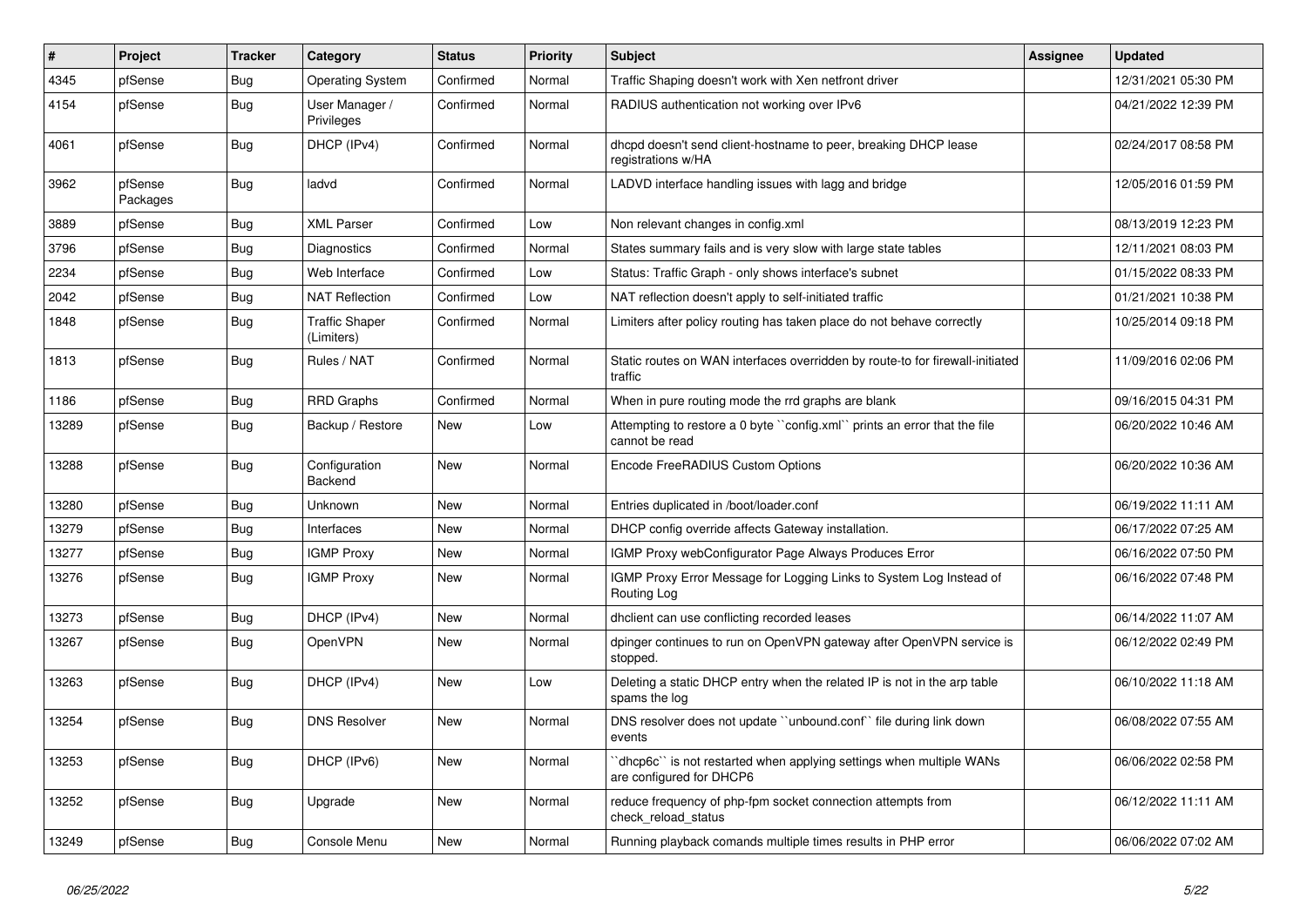| $\vert$ # | Project             | <b>Tracker</b> | Category                        | <b>Status</b> | <b>Priority</b> | <b>Subject</b>                                                                                                                      | <b>Assignee</b> | <b>Updated</b>      |
|-----------|---------------------|----------------|---------------------------------|---------------|-----------------|-------------------------------------------------------------------------------------------------------------------------------------|-----------------|---------------------|
| 13247     | pfSense<br>Packages | <b>Bug</b>     | open-vm-tools                   | <b>New</b>    | Low             | Open-VM-Tools service actions do not work                                                                                           |                 | 06/05/2022 07:09 PM |
| 13240     | pfSense             | <b>Bug</b>     | Rules / NAT                     | New           | Normal          | Dynamic NPt entry UI has a couple quirks                                                                                            |                 | 06/02/2022 09:32 PM |
| 13237     | pfSense             | Bug            | DHCP (IPv6)                     | <b>New</b>    | Normal          | dhcp6c script cannot be executed safely                                                                                             |                 | 06/01/2022 11:20 AM |
| 13224     | pfSense             | <b>Bug</b>     | <b>Notifications</b>            | <b>New</b>    | Normal          | Email notification flood when UPS (NUT) and WAN send notifications                                                                  |                 | 05/27/2022 01:58 AM |
| 13222     | pfSense             | <b>Bug</b>     | UPnP/NAT-PMP                    | <b>New</b>    | Normal          | CARP IP does not listen for NAT-PMP packets                                                                                         |                 | 05/26/2022 02:28 PM |
| 13206     | pfSense Plus        | <b>Bug</b>     | Hardware / Drivers              | <b>New</b>    | Normal          | SG-3100 LED GPIO hangs                                                                                                              |                 | 06/11/2022 07:01 PM |
| 13202     | pfSense<br>Packages | Bug            | pfBlockerNG                     | <b>New</b>    | Normal          | Missing Protocols on IP Feed Groups Advanced Inbound/Outbound<br><b>Firewall Rule settings</b>                                      |                 | 05/23/2022 08:58 AM |
| 13194     | pfSense<br>Packages | <b>Bug</b>     | pfBlockerNG                     | <b>New</b>    | Normal          | Remove dead Malc0de feed                                                                                                            |                 | 05/23/2022 05:16 AM |
| 13180     | pfSense<br>Packages | <b>Bug</b>     | pfBlockerNG                     | New           | High            | High CPU Utilization with pfb_filterlsince PfBlockerNG update to devel<br>3.1.04                                                    |                 | 06/14/2022 08:00 AM |
| 13167     | pfSense             | Bug            | <b>Dynamic DNS</b>              | New           | Normal          | phpDynDNS: DigitalOcean ddns update fails (bad request, invalid<br>character '-' in request id)                                     |                 | 06/16/2022 09:30 PM |
| 13158     | pfSense             | Bug            | Web Interface                   | New           | Normal          | Input validation error when applying limiter changes                                                                                |                 | 05/14/2022 05:32 PM |
| 13144     | pfSense             | <b>Bug</b>     | Rules / NAT                     | <b>New</b>    | Very Low        | Firewall rule entries can get out of sync when entries are deleted while<br>other administrators are editing entries simultaneously |                 | 05/10/2022 07:26 AM |
| 13141     | pfSense<br>Packages | <b>Bug</b>     | squidguard                      | New           | Normal          | wrong page squidguard block                                                                                                         |                 | 05/09/2022 05:33 PM |
| 13128     | pfSense<br>Packages | <b>Bug</b>     | Zabbix                          | <b>New</b>    | Normal          | Zabbix Agent 6: HA Server Setup                                                                                                     |                 | 05/05/2022 01:55 AM |
| 13110     | pfSense             | <b>Bug</b>     | CARP                            | <b>New</b>    | Very Low        | changing CARP VIP address does not update outbound NAT interface IP                                                                 |                 | 05/03/2022 02:52 PM |
| 13087     | pfSense             | Bug            | OpenVPN                         | <b>New</b>    | Normal          | OpenVPN Server: hide WINS servers list when netbios option is<br>unchecked while WINS servers is checked                            |                 | 04/22/2022 10:29 AM |
| 13076     | pfSense             | Bug            | Gateway Monitoring              | <b>New</b>    | Normal          | Marking a gateway as down does not affect IPsec entries using gateway<br>groups                                                     |                 | 06/03/2022 10:32 AM |
| 13074     | pfSense Plus        | Bug            | Cryptographic<br>Modules        | <b>New</b>    | Normal          | AES-GCM with SafeXcel on Netgate 2100 causes MBUF overload                                                                          |                 | 06/12/2022 11:14 AM |
| 13073     | pfSense<br>Packages | <b>Bug</b>     | Squid                           | <b>New</b>    | Normal          | ClamAV - clamd dies with high CPU load and thus the C-ICAP of<br>squid-reverse proxy causes http:500 errors                         |                 | 04/19/2022 05:38 AM |
| 13068     | pfSense             | Bug            | Aliases / Tables                | <b>New</b>    | Normal          | Error loading rules when URL Table IPs content is empty                                                                             |                 | 04/17/2022 09:07 PM |
| 13067     | pfSense             | Bug            | <b>FilterDNS</b>                | New           | Normal          | filterdns resolve interval is twice the intended value                                                                              |                 | 04/17/2022 07:45 PM |
| 13053     | pfSense<br>Packages | <b>Bug</b>     | <b>ACME</b>                     | <b>New</b>    | Normal          | LoopiaAPI error handling                                                                                                            |                 | 05/05/2022 10:58 AM |
| 13051     | pfSense             | Bug            | <b>Traffic Shaper</b><br>(ALTQ) | <b>New</b>    | Normal          | Firewall traffic shaper by interface selection unknow                                                                               |                 | 04/12/2022 07:03 AM |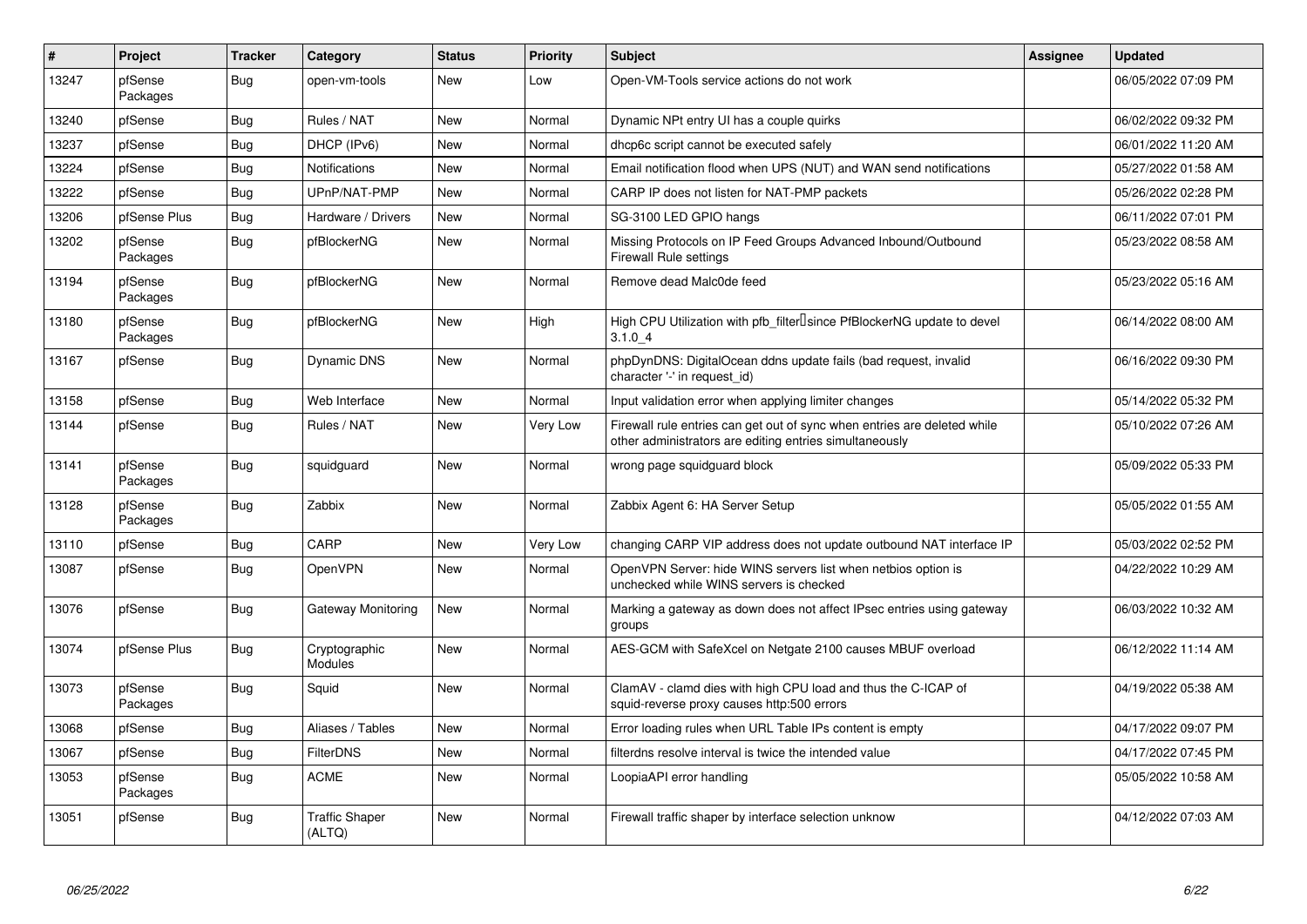| #     | Project             | <b>Tracker</b> | Category                                        | <b>Status</b> | <b>Priority</b> | <b>Subject</b>                                                                                                     | <b>Assignee</b> | <b>Updated</b>      |
|-------|---------------------|----------------|-------------------------------------------------|---------------|-----------------|--------------------------------------------------------------------------------------------------------------------|-----------------|---------------------|
| 13046 | pfSense             | <b>Bug</b>     | Rules / NAT                                     | <b>New</b>    | Normal          | Floating rule applied to IPv6 interface with a SLAAC DHCPv6 gateway<br>reports error on boot                       |                 | 04/11/2022 09:50 AM |
| 13045 | pfSense<br>Packages | Bug            | WireGuard                                       | <b>New</b>    | Normal          | Firewall floating rules ignore WireGuard traffic                                                                   |                 | 04/11/2022 09:40 AM |
| 13043 | pfSense<br>Packages | <b>Bug</b>     | WireGuard                                       | New           | Normal          | OSPF over Wireguard interface doesn't populate neighbors after reboot                                              |                 | 04/11/2022 09:22 AM |
| 13018 | pfSense<br>Packages | <b>Bug</b>     | pfBlockerNG                                     | <b>New</b>    | Normal          | TLD and DNSBL Safesearch DOH conflict disables TLD block when<br>conflicting DOH FQDN is deselected or whitelisted |                 | 04/01/2022 05:59 PM |
| 13003 | pfSense             | <b>Bug</b>     | Hardware / Drivers                              | <b>New</b>    | Normal          | Malicious Driver Detection event on ixl driver                                                                     |                 | 06/23/2022 01:31 AM |
| 13000 | pfSense             | <b>Bug</b>     | IPsec                                           | <b>New</b>    | Low             | IPsec AES-GCM encryption algorithm "Key Length" field should be<br>labeled "ICV Length"                            |                 | 03/30/2022 07:40 AM |
| 12982 | pfSense<br>Packages | <b>Bug</b>     | FreeRADIUS                                      | <b>New</b>    | Normal          | FreeRadius RadReply table entries missing from pf                                                                  |                 | 06/19/2022 05:38 PM |
| 12974 | pfSense Plus        | Bug            | Installer                                       | <b>New</b>    | Normal          | Typing anything into 1100/2100 recovery installer causes process to stop                                           |                 | 06/05/2022 04:10 PM |
| 12960 | pfSense             | <b>Bug</b>     | Installer                                       | New           | Normal          | VGA installer image defaults to serial console, serial console is default in<br><b>GUI settings</b>                |                 | 05/10/2022 03:19 PM |
| 12950 | pfSense             | <b>Bug</b>     | Routing                                         | New           | Normal          | OpenVPN as default gateway does not get set at boot time                                                           |                 | 04/09/2022 05:46 PM |
| 12947 | pfSense             | Bug            | DHCP (IPv6)                                     | New           | Normal          | DHCP6 client does not take any action if the interface IPv6 address<br>changes during renewal                      |                 | 06/19/2022 09:34 PM |
| 12938 | pfSense             | Bug            | <b>IPv6 Router</b><br>Advertisements<br>(RADVD) | <b>New</b>    | Normal          | MaxRtrAdvInterval would allow stale DNS servers to be deleted faster                                               |                 | 03/12/2022 09:37 AM |
| 12927 | pfSense             | <b>Bug</b>     | OpenVPN                                         | <b>New</b>    | Normal          | OpenVPN with OCSP enabled allows connections with revoked<br>certificates                                          |                 | 03/24/2022 08:22 AM |
| 12922 | pfSense             | Bug            | DHCP (IPv4)                                     | New           | Normal          | Classless static routes received on DHCP WAN can override chosen<br>default gateway                                |                 | 03/28/2022 10:08 AM |
| 12905 | pfSense             | <b>Bug</b>     | Web Interface                                   | <b>New</b>    | Normal          | Add VLAN Re-assignment to Import Interface Mismatch Wizard                                                         |                 | 03/07/2022 08:05 AM |
| 12899 | pfSense<br>Packages | <b>Bug</b>     | Suricata                                        | New           | Normal          | Suricata doesn't honor Pass List                                                                                   |                 | 03/04/2022 01:22 PM |
| 12894 | pfSense Plus        | <b>Bug</b>     | Certificates                                    | New           | Low             | duplicating freshly created certificates through refreshing                                                        |                 | 03/03/2022 02:35 PM |
| 12888 | pfSense             | <b>Bug</b>     | Rules / NAT                                     | <b>New</b>    | Normal          | pfSense sends un-NATed packets during OpenVPN startup                                                              |                 | 03/01/2022 03:13 PM |
| 12875 | pfSense             | Bug            | Package System                                  | New           | Normal          | Import zabbix-agent6 and zabbix-proxy6 from FreeBSD Ports                                                          |                 | 05/28/2022 06:50 PM |
| 12857 | pfSense             | <b>Bug</b>     | Gateways                                        | New           | Normal          | Firewall gateway goes away when making changes to Bridge0 device                                                   |                 | 02/27/2022 11:20 AM |
| 12850 | pfSense             | <b>Bug</b>     | Routing                                         | <b>New</b>    | Low             | Console error during boot: "route: route has not been found"                                                       |                 | 02/22/2022 08:27 AM |
| 12845 | pfSense<br>Packages | <b>Bug</b>     | softflowd                                       | New           | Normal          | softflowd wrong vlan tag                                                                                           |                 | 02/21/2022 10:40 AM |
| 12828 | pfSense             | Bug            | Wireless                                        | New           | Normal          | pfSense keeps crashing (Fatal trap 12: page fault while in kernel mode)                                            |                 | 02/21/2022 07:55 AM |
| 12823 | pfSense             | Bug            | DHCP (IPv6)                                     | New           | Normal          | Multiple DHCP6 WAN connections PPPoE interface 'defached' status                                                   |                 | 02/18/2022 05:39 AM |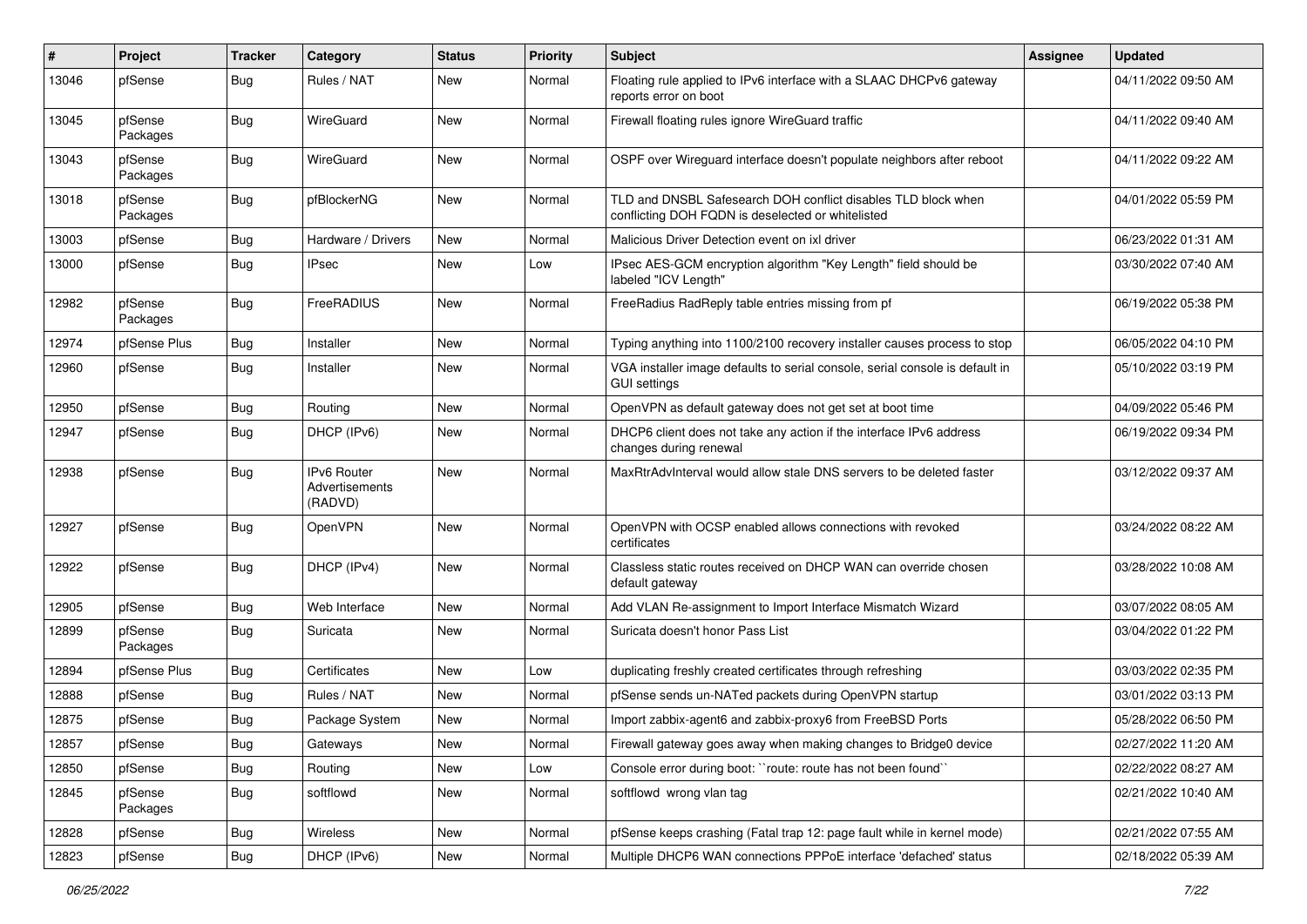| #     | Project             | <b>Tracker</b> | Category                | <b>Status</b> | <b>Priority</b> | <b>Subject</b>                                                                                                                      | <b>Assignee</b> | <b>Updated</b>      |
|-------|---------------------|----------------|-------------------------|---------------|-----------------|-------------------------------------------------------------------------------------------------------------------------------------|-----------------|---------------------|
| 12822 | pfSense<br>Packages | <b>Bug</b>     | pfBlockerNG             | New           | Normal          | IPv4 Source ASN format not working                                                                                                  |                 | 02/18/2022 10:47 AM |
| 12797 | pfSense             | Bug            | UPnP/NAT-PMP            | <b>New</b>    | Normal          | UPnP+STUN forms invalid outbound NAT rules using the external<br>address discovered from STUN                                       |                 | 02/15/2022 01:01 PM |
| 12774 | pfSense             | <b>Bug</b>     | Backup / Restore        | New           | Normal          | Picture widget image is not saved in backup                                                                                         |                 | 04/04/2022 04:48 AM |
| 12767 | pfSense<br>Packages | <b>Bug</b>     | Avahi                   | New           | Normal          | Package radavahi-daemon does does not exist in current pfSense<br>version and it has been removed``` message on pfSense 2.7 restore |                 | 02/07/2022 11:28 AM |
| 12764 | pfSense             | <b>Bug</b>     | Gateways                | <b>New</b>    | Normal          | VTI gateway status is pending after assigning the VTI interface                                                                     |                 | 02/07/2022 05:41 AM |
| 12759 | pfSense Plus        | <b>Bug</b>     | Package System          | New           | Very Low        | Proprietary packages link to non-existant or non-public github pages                                                                |                 | 02/09/2022 10:43 AM |
| 12751 | pfSense<br>Packages | <b>Bug</b>     | <b>FRR</b>              | <b>New</b>    | Normal          | Improve FRR route restoration after gateway events                                                                                  |                 | 02/06/2022 11:07 PM |
| 12747 | pfSense             | <b>Bug</b>     | Logging                 | <b>New</b>    | Normal          | System log is filled by sshguard                                                                                                    |                 | 05/03/2022 03:08 AM |
| 12737 | pfSense             | <b>Bug</b>     | Certificates            | <b>New</b>    | Normal          | CApath is not defined by default in curl                                                                                            |                 | 05/17/2022 02:30 PM |
| 12732 | pfSense<br>Packages | <b>Bug</b>     | squidguard              | New           | High            | Squid https filtering squidguard acl target list - erratic behaviour                                                                |                 | 01/26/2022 09:11 AM |
| 12730 | pfSense             | <b>Bug</b>     | <b>Captive Portal</b>   | <b>New</b>    | Normal          | RADIUS accounting does not work if WAN is down                                                                                      |                 | 01/26/2022 05:13 AM |
| 12726 | pfSense             | <b>Bug</b>     | Authentication          | New           | Normal          | LDAP select container button auto populate                                                                                          |                 | 01/25/2022 01:48 PM |
| 12708 | pfSense             | <b>Bug</b>     | Aliases / Tables        | <b>New</b>    | Normal          | alias with non resolving DNS entry breaks underlying pf table                                                                       |                 | 02/20/2022 06:13 PM |
| 12667 | pfSense<br>Packages | Bug            | WireGuard               | New           | Normal          | Firewall Crashed After Upgrading Wireguard                                                                                          |                 | 01/07/2022 09:18 AM |
| 12655 | pfSense<br>Packages | <b>Bug</b>     | Telegraf                | New           | Normal          | telegraf, wireguard plugin failing                                                                                                  |                 | 12/30/2021 05:51 PM |
| 12648 | pfSense             | <b>Bug</b>     | <b>Captive Portal</b>   | New           | Normal          | Undocumented variables 'listenporthttp' and 'listenporthttps'                                                                       |                 | 12/28/2021 10:44 AM |
| 12632 | pfSense             | Bug            | Gateways                | New           | High            | Assigning a /30 WAN IP address at the console does not save the<br>gateway correctly                                                |                 | 05/17/2022 02:28 PM |
| 12612 | pfSense             | Bug            | <b>DNS Resolver</b>     | <b>New</b>    | Normal          | DNS Resolver is restarted during every "rc.newwanip" event                                                                          |                 | 06/03/2022 07:13 AM |
| 12607 | pfSense Plus        | <b>Bug</b>     | Hardware / Drivers      | <b>New</b>    | High            | Instability with Snort Inline with AWS Instances                                                                                    |                 | 01/10/2022 09:03 PM |
| 12563 | pfSense             | <b>Bug</b>     | OpenVPN                 | New           | Normal          | OpenVPN server doesn't support Framed-IPv6-Address RADIUS attribute                                                                 |                 | 12/03/2021 11:19 AM |
| 12552 | pfSense             | <b>Bug</b>     | OpenVPN                 | New           | Normal          | "Pull DNS" option within OpenVPN client does not cause pfSense to use<br>DNS servers assigned by remote OpenVPN server              |                 | 12/08/2021 08:45 AM |
| 12544 | pfSense             | <b>Bug</b>     | <b>Operating System</b> | <b>New</b>    | Normal          | OpenSSH vulnerabilities                                                                                                             |                 | 12/04/2021 04:36 PM |
| 12542 | pfSense             | Bug            | Virtual IP Addresses    | <b>New</b>    | Normal          | Cannot assign a same IPv6 Link-Local address to different interfaces                                                                |                 | 11/25/2021 01:41 AM |
| 12539 | pfSense             | Bug            | Interfaces              | New           | Low             | Changing VLAN ID for LAN interface in assignments silently fails.                                                                   |                 | 11/23/2021 04:12 AM |
| 12538 | pfSense<br>Packages | <b>Bug</b>     | PIMD                    | New           | Normal          | PIMD sub-interface bug                                                                                                              |                 | 11/20/2021 09:44 PM |
| 12519 | pfSense             | <b>Bug</b>     | Authentication          | New           | Normal          | Fail authentication using special character in password via the LDAP<br>connector                                                   |                 | 11/12/2021 07:39 AM |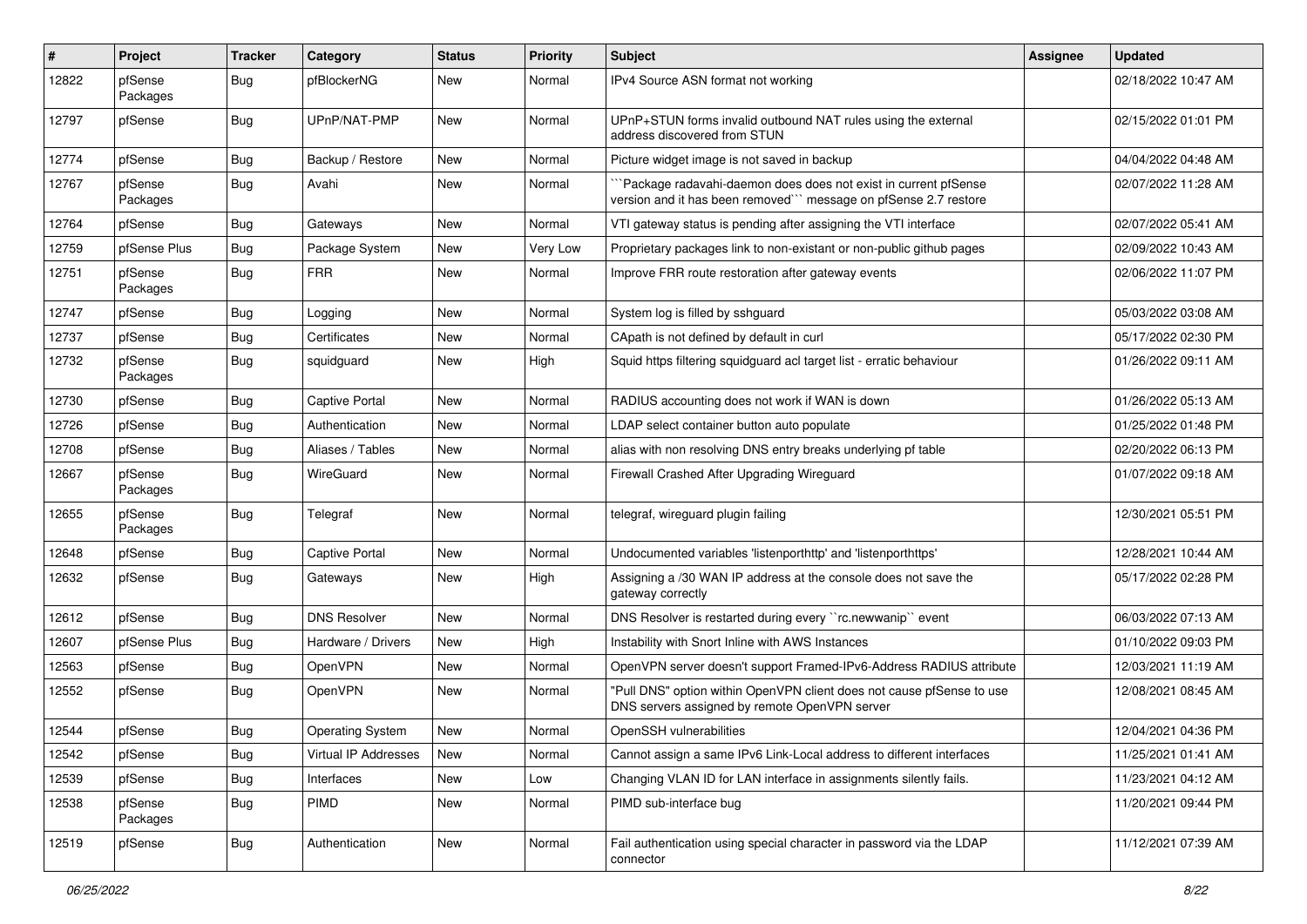| #     | Project             | <b>Tracker</b> | Category                        | <b>Status</b> | <b>Priority</b> | <b>Subject</b>                                                                                                                   | <b>Assignee</b> | <b>Updated</b>      |
|-------|---------------------|----------------|---------------------------------|---------------|-----------------|----------------------------------------------------------------------------------------------------------------------------------|-----------------|---------------------|
| 12509 | pfSense             | <b>Bug</b>     | OpenVPN                         | New           | Normal          | Deffered authentication does not work with auth-gen-token external-auth<br>or pusk "auth-token"                                  |                 | 11/08/2021 04:01 AM |
| 12508 | pfSense             | <b>Bug</b>     | <b>DHCP Relay</b>               | <b>New</b>    | Normal          | DHCP Relay over VPN                                                                                                              |                 | 11/06/2021 11:25 AM |
| 12504 | pfSense             | Bug            | Interfaces                      | New           | Normal          | BCM57412 NetXtreme-E 10Gb RDMA Ethernet controller issue                                                                         |                 | 11/05/2021 04:51 AM |
| 12483 | pfSense             | <b>Bug</b>     | Configuration<br>Backend        | <b>New</b>    | Normal          | GUI creates inconsistent config.xml                                                                                              |                 | 10/23/2021 06:48 AM |
| 12467 | pfSense             | <b>Bug</b>     | <b>Captive Portal</b>           | New           | Normal          | CP error on client disconnect after reboot                                                                                       |                 | 10/17/2021 05:35 AM |
| 12451 | pfSense             | Bug            | Virtual IP Addresses            | New           | Normal          | deleteVIP() does not check RFC2136 Update Source                                                                                 |                 | 10/13/2021 10:06 AM |
| 12444 | pfSense<br>Packages | Bug            | ntop                            | <b>New</b>    | Normal          | ntopng throws errors when viewing single host                                                                                    |                 | 10/11/2021 12:39 PM |
| 12436 | pfSense             | Bug            | PPPoE Server                    | <b>New</b>    | Normal          | Pppoe server config gui does not allow setting of chap authentication, and<br>sets the network start address for allocation to 0 |                 | 10/21/2021 08:15 AM |
| 12421 | pfSense             | <b>Bug</b>     | Rules / NAT                     | <b>New</b>    | Normal          | IPV6 limiter bug                                                                                                                 |                 | 10/02/2021 08:44 AM |
| 12401 | pfSense             | <b>Bug</b>     | <b>Traffic Graphs</b>           | New           | Normal          | Traffic graphs with untagged and tagged VLAN on same interface                                                                   |                 | 09/23/2021 09:18 PM |
| 12393 | pfSense             | Bug            | <b>Traffic Shaper</b><br>(ALTQ) | New           | Low             | Priority of qOthersLow higher than default queues                                                                                |                 | 09/21/2021 02:48 PM |
| 12357 | pfSense             | <b>Bug</b>     | <b>Captive Portal</b>           | New           | Normal          | Captive Portal popup Logout button loads full login page in popup when<br>clicked                                                |                 | 10/27/2021 12:10 PM |
| 12338 | pfSense<br>Packages | Bug            | <b>RRD Summary</b>              | <b>New</b>    | Normal          | RRD Summary does not report data on 3100                                                                                         |                 | 04/15/2022 02:54 PM |
| 12286 | pfSense<br>Packages | <b>Bug</b>     | FreeRADIUS                      | New           | Normal          | Add support for ntlm auth in LDAP                                                                                                |                 | 08/20/2021 08:27 AM |
| 12283 | pfSense             | <b>Bug</b>     | Authentication                  | New           | Normal          | LDAP/RADIUS authentication servers configuration does not allow source<br>IP address to be specified                             |                 | 08/20/2021 01:15 AM |
| 12260 | pfSense<br>Packages | Bug            | ntop                            | New           | Normal          | Update popup and version missmatch?                                                                                              |                 | 01/08/2022 05:53 AM |
| 12259 | pfSense             | <b>Bug</b>     | <b>Operating System</b>         | New           | Normal          | Intel em NICs Suffering Performance Degradation on FreeBSD12                                                                     |                 | 02/25/2022 09:28 PM |
| 12249 | pfSense             | <b>Bug</b>     | Backup / Restore                | New           | Normal          | HAProxy causing failed ACB backups                                                                                               |                 | 11/15/2021 11:58 PM |
| 12188 | pfSense<br>Packages | <b>Bug</b>     | OpenVPN Client<br>Export        | New           | Normal          | client export breaks multi remote configurations                                                                                 |                 | 10/02/2021 05:58 PM |
| 12178 | pfSense<br>Packages | <b>Bug</b>     | WireGuard                       | <b>New</b>    | Low             | WireGuard always shows 'Configuring WireGuard tunnelsdone.'<br>message on boot                                                   |                 | 07/30/2021 06:58 AM |
| 12130 | pfSense<br>Packages | <b>Bug</b>     | Zeek                            | New           | Normal          | Zeek fails to start                                                                                                              |                 | 07/15/2021 02:00 AM |
| 12126 | pfSense<br>Packages | <b>Bug</b>     | FreeRADIUS                      | New           | Normal          | freeradius3 0.15.7 31                                                                                                            |                 | 10/11/2021 08:21 AM |
| 12122 | pfSense             | <b>Bug</b>     | Web Interface                   | New           | Normal          | Perform greedy actions asychronously                                                                                             |                 | 07/10/2021 01:10 PM |
| 12095 | pfSense             | <b>Bug</b>     | Authentication                  | New           | Normal          | Memory leak in pcscd                                                                                                             |                 | 06/01/2022 01:01 PM |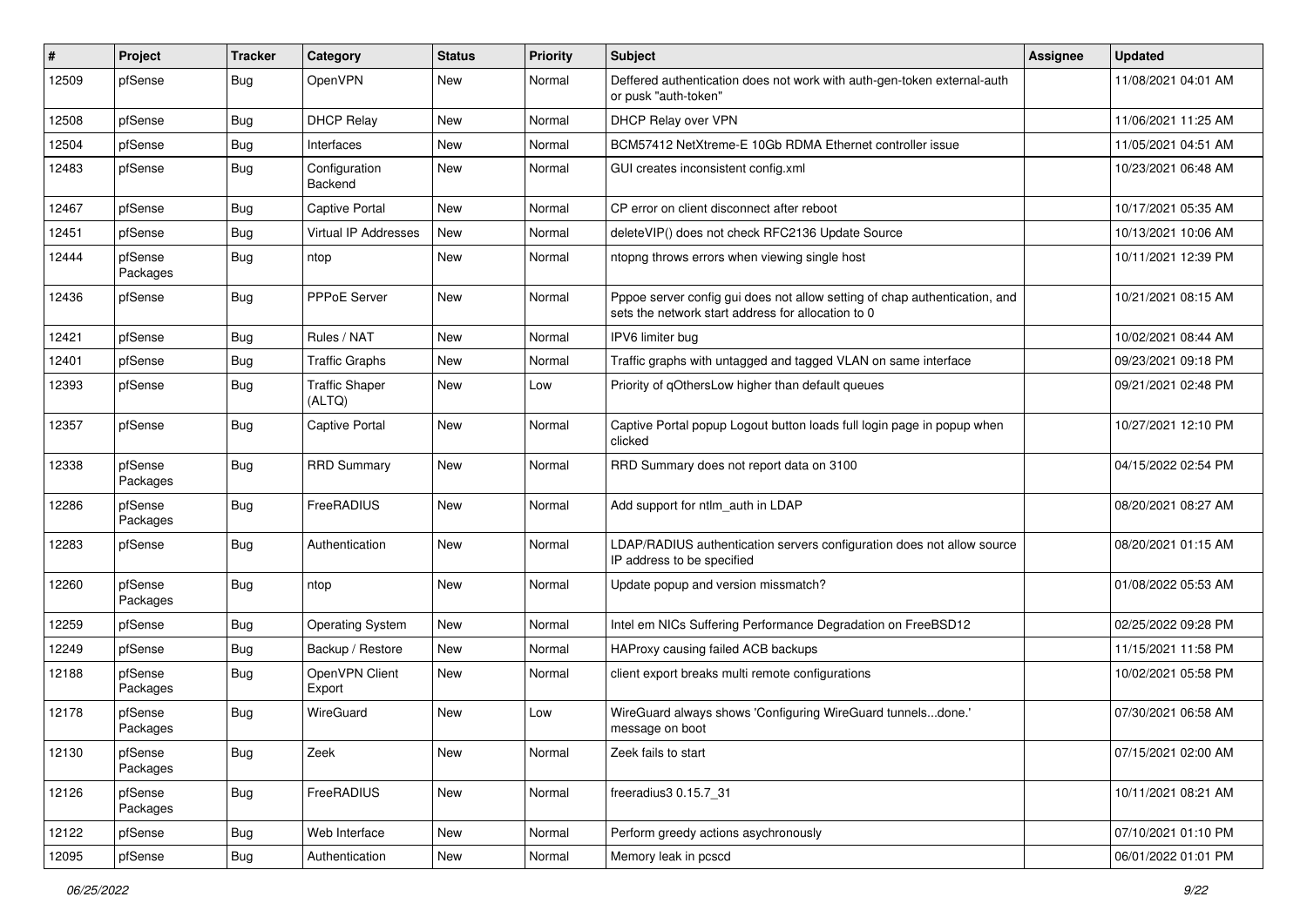| $\sharp$ | Project             | <b>Tracker</b> | Category           | <b>Status</b> | <b>Priority</b> | <b>Subject</b>                                                                                           | <b>Assignee</b> | <b>Updated</b>      |
|----------|---------------------|----------------|--------------------|---------------|-----------------|----------------------------------------------------------------------------------------------------------|-----------------|---------------------|
| 12084    | pfSense<br>Packages | <b>Bug</b>     | <b>FRR</b>         | New           | Normal          | libfrr.so.0 error on SG-1100                                                                             |                 | 06/26/2021 08:22 AM |
| 12070    | pfSense             | <b>Bug</b>     | DHCP (IPv4)        | <b>New</b>    | Low             | VLAN0 for WAN DHCP                                                                                       |                 | 12/23/2021 04:31 PM |
| 12067    | pfSense             | <b>Bug</b>     | DHCP (IPv4)        | New           | Very Low        | <b>DHCP Monitoring Statistics Error</b>                                                                  |                 | 06/21/2021 08:39 AM |
| 12056    | pfSense             | <b>Bug</b>     | Logging            | New           | Normal          | Filterlog says "Unknown Option %u"                                                                       |                 | 06/18/2021 05:51 AM |
| 12033    | pfSense<br>Packages | <b>Bug</b>     | pfBlockerNG        | New           | Normal          | maxmindb and _sqlite3 modules not found                                                                  |                 | 10/01/2021 04:42 AM |
| 12013    | pfSense             | Bug            | Logging            | New           | Low             | Reading log data is inefficient in certain cases                                                         |                 | 06/08/2021 07:35 AM |
| 12009    | pfSense<br>Packages | <b>Bug</b>     | Zabbix             | New           | Normal          | Zabbix Agent starts twice by /etc/rc.start_packages                                                      |                 | 06/08/2021 01:35 AM |
| 11970    | pfSense<br>Packages | Bug            | Coreboot           | New           | Normal          | Netgate Firmware Upgrade Doesn't Work on XG-2758                                                         |                 | 04/21/2022 12:39 PM |
| 11953    | pfSense             | <b>Bug</b>     | <b>IGMP Proxy</b>  | New           | Normal          | XG-1541 crashes when igmpproxy is enabled and network interfaces<br>status change                        |                 | 05/24/2021 04:55 PM |
| 11925    | pfSense             | Bug            | OpenVPN            | <b>New</b>    | Normal          | Calling-Station-Id always set to WAN IP                                                                  |                 | 05/14/2021 09:27 AM |
| 11898    | pfSense<br>Packages | Bug            | apcupsd            | New           | Normal          | PHP error from apcupsd dashboard widget                                                                  |                 | 05/07/2021 09:12 AM |
| 11872    | pfSense             | Bug            | Interfaces         | <b>New</b>    | Normal          | gif interfaces reporting incorrect traffic counters                                                      |                 | 12/30/2021 04:00 AM |
| 11848    | pfSense<br>Packages | Bug            | Squid              | New           | Normal          | Issue with squid cache download speed                                                                    |                 | 04/23/2021 09:30 PM |
| 11841    | pfSense<br>Packages | <b>Bug</b>     | FRR                | New           | Normal          | FRR access lists default bahavior changed to permit by default                                           |                 | 04/22/2021 09:52 AM |
| 11835    | pfSense<br>Packages | Bug            | <b>FRR</b>         | New           | Normal          | FRR OSPF redistributed connected routes disappearing                                                     |                 | 04/22/2021 07:11 AM |
| 11802    | pfSense<br>Packages | Bug            | FreeRADIUS         | New           | Normal          | FreeRADIUS sync                                                                                          |                 | 05/10/2021 04:18 AM |
| 11786    | pfSense             | Bug            | Services           | New           | Normal          | SSH incomplete setup and startup fail while recovering XML backup in a<br>fresh install of pfSense 2.5.0 |                 | 04/17/2021 01:36 PM |
| 11780    | pfSense<br>Packages | <b>Bug</b>     | Suricata           | New           | Very High       | Suricata package fails to prune suricata.log                                                             |                 | 08/06/2021 07:18 AM |
| 11778    | pfSense             | <b>Bug</b>     | OpenVPN            | New           | Normal          | OpenVPN uses 100% CPU after experiencing packet loss                                                     |                 | 02/28/2022 07:38 AM |
| 11777    | pfSense<br>Packages | <b>Bug</b>     | Unbound            | New           | Very Low        | Input validation prevents DNS Resolver from being disabled                                               |                 | 04/05/2021 05:51 PM |
| 11770    | pfSense Plus        | Bug            | Hardware / Drivers | <b>New</b>    | Normal          | Pantech UML295 USB Modem No Longer Functional                                                            |                 | 04/01/2021 11:28 AM |
| 11763    | pfSense<br>Packages | <b>Bug</b>     | Status_Monitoring  | New           | Normal          | Traffic graphs refresh issue                                                                             |                 | 05/03/2021 09:44 AM |
| 11761    | pfSense             | Bug            | L <sub>2</sub> TP  | New           | Normal          | L2TP/IPsec VPN: PPP LCP negotiation occurs before user authentication                                    |                 | 03/31/2021 04:52 AM |
| 11759    | pfSense             | <b>Bug</b>     | Dashboard          | New           | Normal          | Traffic graphs on dashboard double upload on pppoe links                                                 |                 | 12/30/2021 04:00 AM |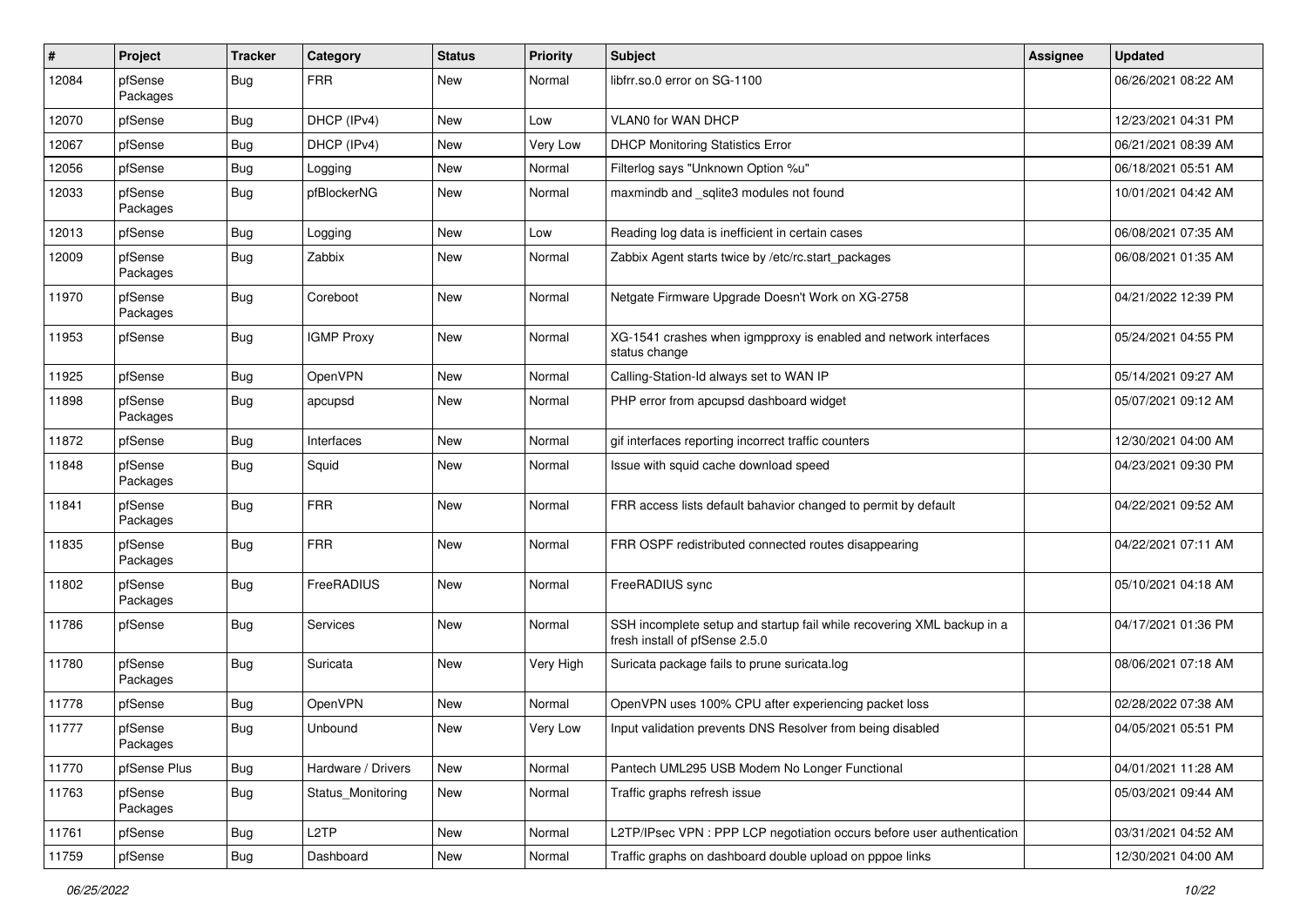| $\vert$ # | Project             | <b>Tracker</b> | Category           | <b>Status</b> | <b>Priority</b> | <b>Subject</b>                                                                                                                                                                                  | Assignee | <b>Updated</b>      |
|-----------|---------------------|----------------|--------------------|---------------|-----------------|-------------------------------------------------------------------------------------------------------------------------------------------------------------------------------------------------|----------|---------------------|
| 11742     | pfSense<br>Packages | <b>Bug</b>     | Suricata           | <b>New</b>    | Normal          | Blocking / Unblocking is not working correctly.                                                                                                                                                 |          | 09/01/2021 11:08 AM |
| 11731     | pfSense             | Bug            | Hardware / Drivers | New           | Normal          | Missing support for Realtek USB NICs                                                                                                                                                            |          | 03/30/2021 04:32 AM |
| 11730     | pfSense             | Bug            | Web Interface      | <b>New</b>    | Normal          | Improve visibility of option selections in dark themes                                                                                                                                          |          | 03/25/2021 09:38 PM |
| 11724     | pfSense             | <b>Bug</b>     | Package System     | <b>New</b>    | Normal          | Packages unexpectedly removed when changing update branches                                                                                                                                     |          | 03/29/2021 08:09 AM |
| 11717     | pfSense             | <b>Bug</b>     | Rules / NAT        | <b>New</b>    | Normal          | Incorrect port forwarding rules if Destination port alias is not equal to<br>Redirect target port alias                                                                                         |          | 03/22/2021 06:06 AM |
| 11715     | pfSense             | <b>Bug</b>     | OpenVPN            | <b>New</b>    | Normal          | OpenVPN MTU                                                                                                                                                                                     |          | 03/22/2021 01:35 AM |
| 11666     | pfSense             | <b>Bug</b>     | Logging            | <b>New</b>    | Normal          | GUI Firewall log search not parsing filter.log beyond hard coded limit                                                                                                                          |          | 03/12/2021 11:38 AM |
| 11657     | pfSense             | <b>Bug</b>     | Interfaces         | <b>New</b>    | Normal          | netmap_ring_reinit error                                                                                                                                                                        |          | 03/18/2021 10:32 PM |
| 11650     | pfSense<br>Packages | Bug            | <b>FRR</b>         | <b>New</b>    | Very Low        | FRR configuration broken on restore of manually edited FRR config<br>sections                                                                                                                   |          | 03/10/2021 08:50 AM |
| 11641     | pfSense             | Bug            | Interfaces         | New           | Normal          | On xn based interfaces without the VLANMTU flag the first VLAN tag<br>defined does not follow the parent interface MTU settings. All subsequent<br>VLAN tags follow the parent interface's MTU. |          | 03/09/2021 06:42 PM |
| 11619     | pfSense             | <b>Bug</b>     | Upgrade            | <b>New</b>    | Normal          | Unable to upgrade 2.4.4-p3 to 2.5/21.02-p1                                                                                                                                                      |          | 08/15/2021 10:00 AM |
| 11610     | pfSense<br>Packages | <b>Bug</b>     | <b>NET-SNMP</b>    | New           | Normal          | NET-SNMP is not setting the correct permissions on AgentX                                                                                                                                       |          | 06/28/2021 07:54 AM |
| 11592     | pfSense<br>Packages | Bug            | node exporter      | <b>New</b>    | Normal          | Node exporter can not read system statistics                                                                                                                                                    |          | 10/15/2021 09:37 PM |
| 11572     | pfSense<br>Packages | <b>Bug</b>     | pfBlockerNG        | <b>New</b>    | High            | Auto created firewall rules have IPv4 as protocol only - even for IPv6 lists.                                                                                                                   |          | 06/25/2022 10:59 AM |
| 11566     | pfSense             | Bug            | Web Interface      | <b>New</b>    | Low             | Firewall Maximum Table Entries "default size" is whatever is entered                                                                                                                            |          | 02/27/2021 10:01 AM |
| 11563     | pfSense<br>Packages | <b>Bug</b>     | <b>BIND</b>        | <b>New</b>    | High            | BIND GUI writes TXT records > 255 characters                                                                                                                                                    |          | 02/27/2021 07:11 AM |
| 11556     | pfSense             | <b>Bug</b>     | Rules / NAT        | <b>New</b>    | Normal          | Kill all states associated with a NAT address                                                                                                                                                   |          | 03/19/2021 10:29 AM |
| 11548     | pfSense             | <b>Bug</b>     | Rules / NAT        | <b>New</b>    | Normal          | "rule expands to no valid combination" error from port forward automatic<br>rule mixing IPv4 and IPv6 elements                                                                                  |          | 02/27/2021 03:18 PM |
| 11541     | pfSense             | <b>Bug</b>     | OpenVPN            | <b>New</b>    | Normal          | OpenVPN status does not work properly when set to TCP and Concurrent<br>Connections = 1                                                                                                         |          | 03/02/2021 02:27 PM |
| 11525     | pfSense<br>Packages | <b>Bug</b>     | Suricata           | <b>New</b>    | Normal          | pfsense 2.5.0 release version for vlan issue to suricata                                                                                                                                        |          | 11/11/2021 08:16 AM |
| 11522     | pfSense<br>Packages | <b>Bug</b>     | Zabbix             | New           | Normal          | fping6 error                                                                                                                                                                                    |          | 02/24/2021 07:13 AM |
| 11509     | pfSense<br>Packages | Bug            | <b>LCDProc</b>     | <b>New</b>    | Low             | LCD package - not starting at boot - stop and start in Status Window not<br>possible                                                                                                            |          | 02/23/2021 10:55 AM |
| 11503     | pfSense             | Bug            | OpenVPN            | <b>New</b>    | Normal          | Using multiple authentication backends on an OpenVPN server fails                                                                                                                               |          | 02/23/2021 12:23 PM |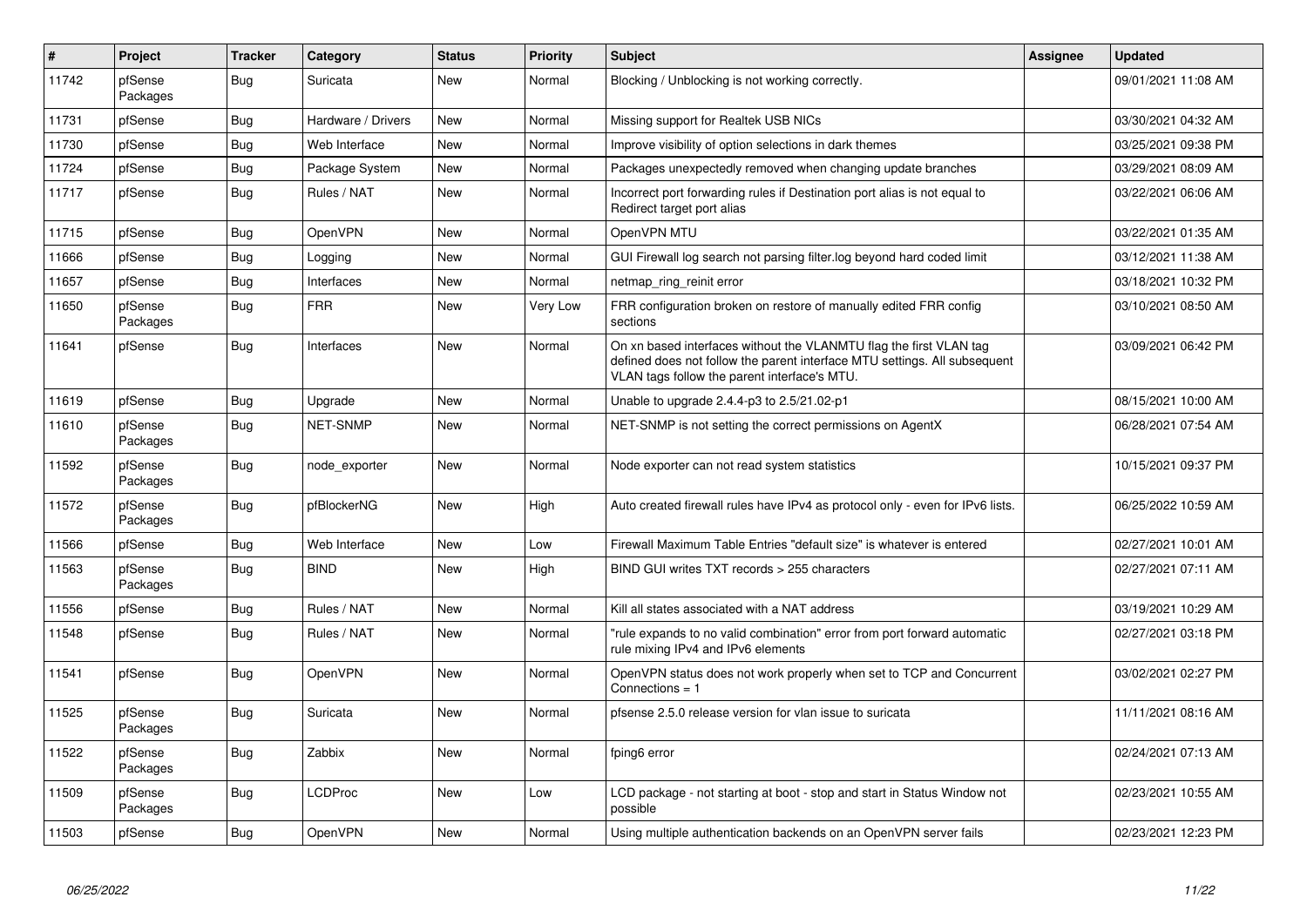| #     | Project             | <b>Tracker</b> | Category                | <b>Status</b> | <b>Priority</b> | <b>Subject</b>                                                                                                         | Assignee | <b>Updated</b>      |
|-------|---------------------|----------------|-------------------------|---------------|-----------------|------------------------------------------------------------------------------------------------------------------------|----------|---------------------|
| 11493 | pfSense<br>Packages | Bug            | Zabbix                  | <b>New</b>    | Very Low        | After upgrade zabbix proxy wont start                                                                                  |          | 02/21/2021 05:31 AM |
| 11490 | pfSense<br>Packages | Bug            | Service Watchdog        | New           | Very Low        | Service Watchdog - Impacts Reboots and Package Updates                                                                 |          | 02/22/2021 12:07 PM |
| 11479 | pfSense<br>Packages | Bug            | snmptt                  | <b>New</b>    | Normal          | snmptt 1.4.2 does not work in daemon mode                                                                              |          | 02/20/2021 04:37 PM |
| 11473 | pfSense             | Bug            | Web Interface           | <b>New</b>    | Normal          | System Activity shows invalid data on SG-3100                                                                          |          | 02/19/2021 08:12 PM |
| 11430 | pfSense             | Bug            | Interfaces              | <b>New</b>    | Normal          | PHP console spam after Assigning Interfaces                                                                            |          | 10/09/2021 10:37 AM |
| 11429 | pfSense             | <b>Bug</b>     | Web Interface           | <b>New</b>    | Normal          | System Log / Settings form activates "Reset Log Files" button on enter                                                 |          | 10/28/2021 01:35 PM |
| 11418 | pfSense             | <b>Bug</b>     | <b>IPsec</b>            | <b>New</b>    | Very Low        | 'NAT-T: Force' is broken for IPv6 IPsec                                                                                |          | 02/16/2021 08:25 AM |
| 11414 | pfSense<br>Packages | Bug            | pfBlockerNG             | <b>New</b>    | Normal          | Enabling feed "Public_DNS4_all" breaks some Google services                                                            |          | 02/13/2021 02:46 AM |
| 11412 | pfSense             | Bug            | Interfaces              | <b>New</b>    | Normal          | LLDPD Package Doesn't Work with Switchports                                                                            |          | 02/12/2021 08:12 PM |
| 11398 | pfSense<br>Packages | Bug            | pfBlockerNG             | <b>New</b>    | Normal          | pfBlocker upgrade hangs forever                                                                                        |          | 04/21/2022 12:39 PM |
| 11375 | pfSense<br>Packages | Bug            | apcupsd                 | <b>New</b>    | Normal          | UPS Type <blank> for USB APC</blank>                                                                                   |          | 02/26/2021 11:10 AM |
| 11363 | pfSense             | Bug            | Installer               | <b>New</b>    | Normal          | Clean Install 2.5.0 fails due to hardware incompability                                                                |          | 02/04/2021 11:06 AM |
| 11335 | pfSense             | Bug            | Interfaces              | <b>New</b>    | Normal          | Spoofing the MAC on a LAGG interface does not work for some NIC<br>types.                                              |          | 01/29/2021 09:10 AM |
| 11268 | pfSense             | <b>Bug</b>     | Web Interface           | <b>New</b>    | Normal          | Cookie named 'id' prevents Edit form fields being set properly                                                         |          | 09/03/2021 06:16 AM |
| 11261 | pfSense<br>Packages | Bug            | pfBlockerNG             | <b>New</b>    | Normal          | pfBlockerNG ASN numbers in IPv4 (/IPv6) Custom_List generate error(s)<br>"Invalid numeric literal at line 1, column 7" |          | 01/28/2021 08:34 AM |
| 11235 | pfSense<br>Packages | Bug            | Filer                   | New           | Normal          | Filer run script when "state" unchanged                                                                                |          | 01/08/2021 07:24 AM |
| 11232 | pfSense             | Bug            | <b>Operating System</b> | <b>New</b>    | Normal          | Fix pfSense_fsync                                                                                                      |          | 01/08/2021 08:53 AM |
| 11203 | pfSense             | <b>Bug</b>     | Certificates            | <b>New</b>    | Normal          | certificate manager very slow                                                                                          |          | 12/31/2020 11:57 AM |
| 11184 | pfSense             | Bug            | FreeBSD                 | <b>New</b>    | Normal          | PF: State policy cannot be configurable                                                                                |          | 02/09/2021 02:43 AM |
| 11182 | pfSense<br>Packages | Bug            | <b>NRPE</b>             | New           | Normal          | NRPE in HA syncs the bind IP                                                                                           |          | 12/01/2021 02:15 AM |
| 11177 | pfSense             | Bug            | Dynamic DNS             | <b>New</b>    | Normal          | DDNSv6 not using Check IP Services                                                                                     |          | 12/21/2020 05:02 AM |
| 11158 | pfSense<br>Packages | <b>Bug</b>     | <b>FRR</b>              | New           | High            | <b>FRR Prefix Lists</b>                                                                                                |          | 12/30/2020 04:55 PM |
| 11149 | pfSense             | Bug            | <b>DHCP Relay</b>       | New           | Normal          | DHCP relay won't start with DHCP server behind gateway                                                                 |          | 03/22/2021 05:13 AM |
| 11147 | pfSense             | <b>Bug</b>     | Dynamic DNS             | New           | Normal          | Domeneshop DynDNS IPv4 and IPv6                                                                                        |          | 12/09/2020 11:47 PM |
| 11110 | pfSense             | <b>Bug</b>     | Backup / Restore        | New           | Normal          | Backup file should be checked before restoring a specific area                                                         |          | 12/05/2020 02:50 PM |
| 11093 | pfSense             | <b>Bug</b>     | Wireless                | New           | Low             | ral(4) driver non-functional in arm64                                                                                  |          | 11/21/2020 10:45 AM |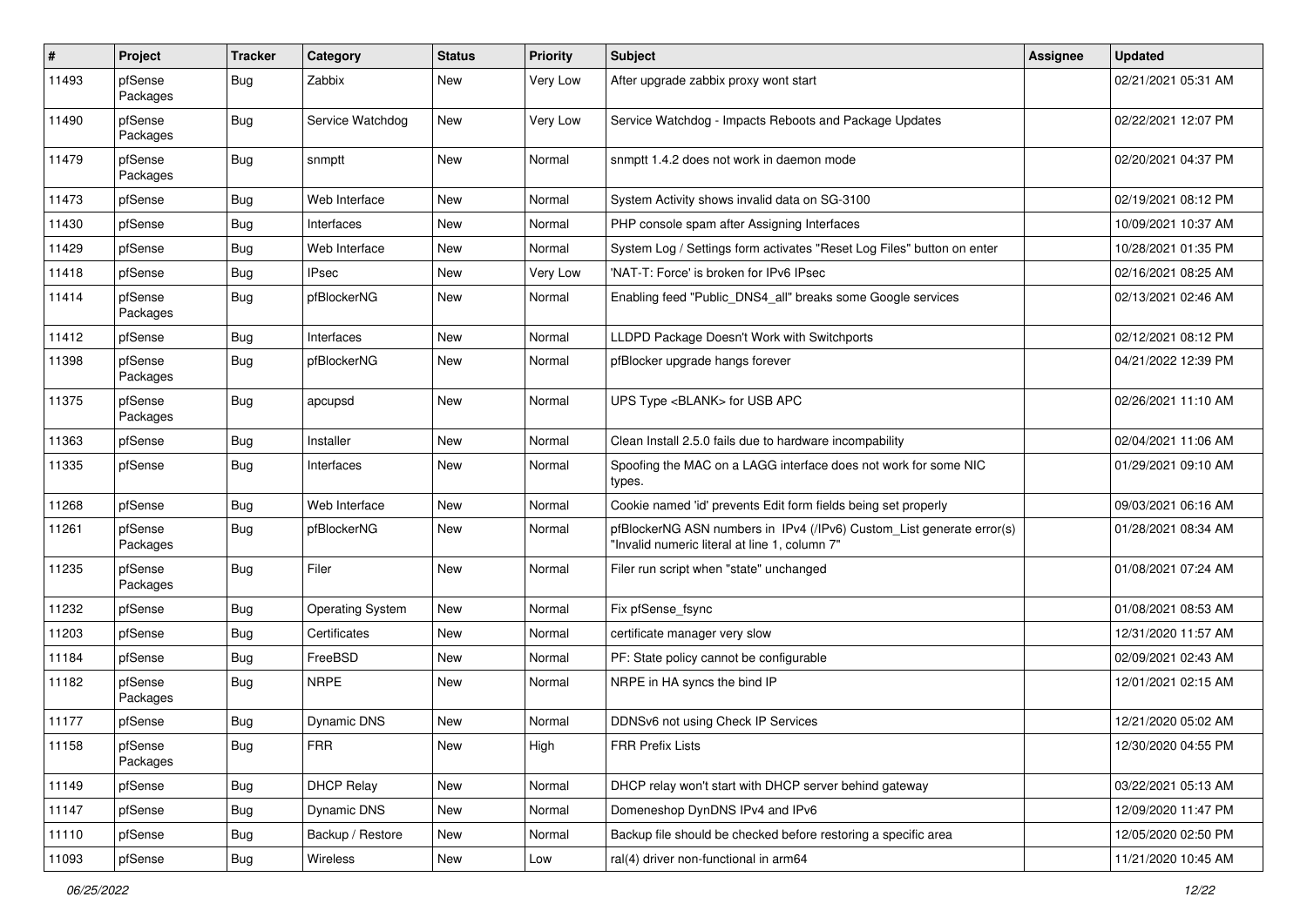| $\pmb{\#}$ | Project             | <b>Tracker</b> | Category                 | <b>Status</b> | <b>Priority</b> | Subject                                                                                             | Assignee | <b>Updated</b>      |
|------------|---------------------|----------------|--------------------------|---------------|-----------------|-----------------------------------------------------------------------------------------------------|----------|---------------------|
| 11074      | pfSense<br>Packages | <b>Bug</b>     | <b>BIND</b>              | New           | Low             | bind Zone Settings Zones, Save button opens "Confirmation required to<br>save changes"              |          | 11/16/2020 11:08 AM |
| 11040      | pfSense<br>Packages | <b>Bug</b>     | pfBlockerNG              | <b>New</b>    | Normal          | pfb_filter core faults when clearing firewall log                                                   |          | 11/07/2020 01:44 PM |
| 11036      | pfSense<br>Packages | Bug            | haproxy                  | <b>New</b>    | Normal          | <b>HAproxy ACL</b>                                                                                  |          | 02/11/2022 11:27 AM |
| 11000      | pfSense<br>Packages | Bug            | haproxy                  | <b>New</b>    | Very Low        | haproxy deprecated trick suggested                                                                  |          | 12/23/2020 02:55 PM |
| 10994      | pfSense<br>Packages | Bug            | squidguard               | <b>New</b>    | Low             | SquidGuard Blacklists Restore Default button does not work                                          |          | 10/20/2020 12:26 PM |
| 10989      | pfSense<br>Packages | <b>Bug</b>     | Snort                    | <b>New</b>    | Low             | Snort alert page has hidden characters in IPv6 address                                              |          | 10/17/2020 04:06 PM |
| 10980      | pfSense             | <b>Bug</b>     | <b>Operating System</b>  | <b>New</b>    | Normal          | rc.local is executed at login by rc.initial, and not at boot time.                                  |          | 10/19/2020 09:39 AM |
| 10952      | pfSense             | <b>Bug</b>     | Rules / NAT              | <b>New</b>    | Low             | Inconsistency in Subnet Defaults Between Firewall Rules and Interface<br><b>Address Assignments</b> |          | 10/09/2020 12:50 PM |
| 10935      | pfSense<br>Packages | Bug            | <b>FRR</b>               | <b>New</b>    | Normal          | FRR 0.6.7-6 - BGPD service recycled IPv6 without Route Map                                          |          | 12/30/2020 05:00 PM |
| 10845      | pfSense<br>Packages | <b>Bug</b>     | apcupsd                  | <b>New</b>    | Normal          | apcupsd doesn't stop when not enabled                                                               |          | 08/24/2020 10:16 AM |
| 10833      | pfSense             | <b>Bug</b>     | Configuration<br>Backend | <b>New</b>    | Normal          | unbound exits on configuration error when link status flaps on LAN<br>interface                     |          | 08/13/2020 11:53 PM |
| 10822      | pfSense             | <b>Bug</b>     | DHCP (IPv6)              | <b>New</b>    | Normal          | Deprecated IPv6 prefix won't be announced as deprecated to clients                                  |          | 08/10/2020 09:23 AM |
| 10791      | pfSense<br>Packages | Bug            | <b>PIMD</b>              | New           | Normal          | Valid (vlan)interfaces do not get vif reporting "Invalid phyint address"                            |          | 10/06/2020 09:20 AM |
| 10783      | pfSense<br>Packages | Bug            | ntop                     | <b>New</b>    | Normal          | NtopNG is very unstable on arm64                                                                    |          | 07/22/2020 09:07 AM |
| 10765      | pfSense             | <b>Bug</b>     | Authentication           | <b>New</b>    | Normal          | Ampersands in Idap_extended_query are escaped twice                                                 |          | 09/02/2020 07:55 AM |
| 10760      | pfSense<br>Packages | Bug            | <b>BIND</b>              | New           | High            | pfSense BIND 9.14.12 server terminates due to assertion failure                                     |          | 07/11/2020 04:53 PM |
| 10729      | pfSense             | <b>Bug</b>     | Package System           | <b>New</b>    | Normal          | Certificate verification failed for pkg.freebsd.org                                                 |          | 07/05/2020 01:12 AM |
| 10726      | pfSense             | <b>Bug</b>     | Rules / NAT              | New           | Normal          | Sticky-connections option is bugged - sticky-address cannot be redefined                            |          | 11/12/2020 10:12 AM |
| 10715      | pfSense             | <b>Bug</b>     | <b>DHCP Relay</b>        | New           | Normal          | DHCPv6 relay always uses the "first" IPv6 address of an interface                                   |          | 06/29/2020 05:01 AM |
| 10714      | pfSense             | <b>Bug</b>     | DHCP (IPv6)              | New           | Normal          | radvd only gives out the prefix of the "first" IPv6 address of an interface                         |          | 10/06/2020 01:03 PM |
| 10712      | pfSense             | <b>Bug</b>     | Rules / NAT              | New           | Normal          | "default allow LAN IPv6 to any" rule does not work right after boot when<br>using IPv6 PD           |          | 06/30/2020 12:17 AM |
| 10701      | pfSense             | <b>Bug</b>     | Web Interface            | New           | Very Low        | Firewall Log too wide with Rule Description Column                                                  |          | 06/25/2020 07:36 AM |
| 10695      | pfSense<br>Packages | <b>Bug</b>     | FreeRADIUS               | New           | Normal          | FreeRadius Accounting skipping MBs after reboot due to power down                                   |          | 06/24/2020 04:49 AM |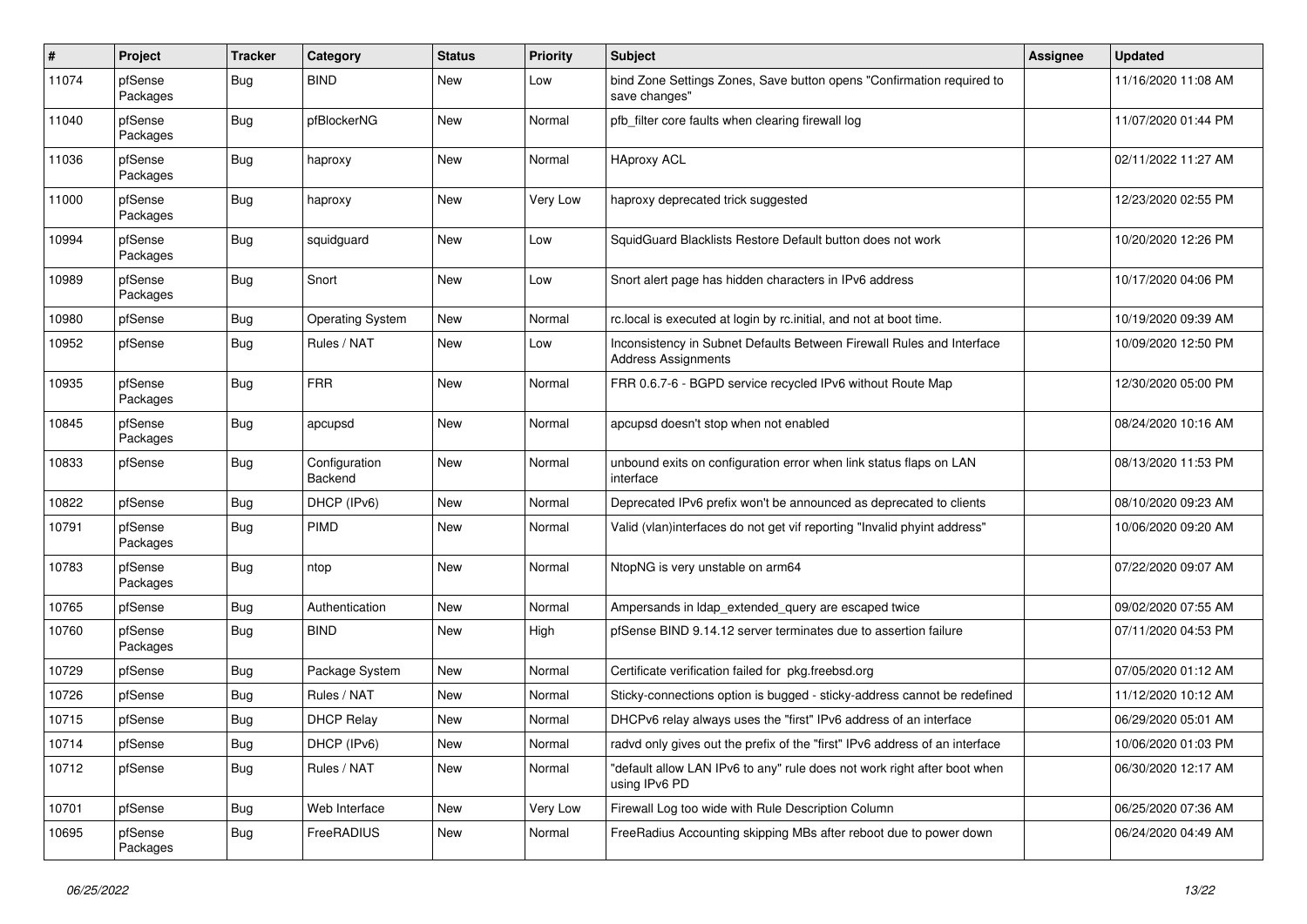| $\vert$ # | Project             | <b>Tracker</b> | Category                     | <b>Status</b> | <b>Priority</b> | <b>Subject</b>                                                                                                                                              | <b>Assignee</b> | <b>Updated</b>      |
|-----------|---------------------|----------------|------------------------------|---------------|-----------------|-------------------------------------------------------------------------------------------------------------------------------------------------------------|-----------------|---------------------|
| 10693     | pfSense<br>Packages | Bug            | <b>BIND</b>                  | New           | Normal          | pfSense Bind Zone Editor UI does not update zone serial number when a<br>change is made                                                                     |                 | 09/01/2021 12:51 AM |
| 10690     | pfSense             | <b>Bug</b>     | Installer                    | New           | Low             | Not possible to make UFS install on ZFS formatted drive                                                                                                     |                 | 04/21/2022 12:39 PM |
| 10671     | pfSense             | <b>Bug</b>     | <b>Operating System</b>      | New           | Normal          | pfsense 2.4.5 1 does not boot on Gen2 2012R2 HyperV VM                                                                                                      |                 | 05/09/2021 06:39 AM |
| 10624     | pfSense             | <b>Bug</b>     | <b>DNS Resolver</b>          | New           | Normal          | Unbound configuration memory leak with python module + register DHCP<br>leases active                                                                       |                 | 02/26/2021 10:27 AM |
| 10606     | pfSense<br>Packages | Bug            | Snort                        | New           | Normal          | Snort Inline stopped working after upgrade to FreeBSD 12.1 (network<br>traffic blocked after heavy load randomly)                                           |                 | 05/28/2020 10:06 AM |
| 10601     | pfSense<br>Packages | <b>Bug</b>     | Status Monitoring            | New           | Normal          | Dashboard->Traffic Graphs Scale is capped for outbound                                                                                                      |                 | 05/29/2020 10:13 AM |
| 10590     | pfSense<br>Packages | Bug            | pfBlockerNG                  | <b>New</b>    | Normal          | pfBlockerNG: Invalid argument supplied for foreach()                                                                                                        |                 | 05/26/2020 08:22 AM |
| 10584     | pfSense             | <b>Bug</b>     | Hardware / Drivers           | <b>New</b>    | Normal          | SG-3100 with M.2: shutdown instead of reboot                                                                                                                |                 | 07/21/2020 03:08 AM |
| 10544     | pfSense             | Bug            | User Manager /<br>Privileges | New           | Normal          | It's not possible to add a user to group operator using the gui                                                                                             |                 | 04/21/2022 12:39 PM |
| 10530     | pfSense             | Bug            | Upgrade                      | <b>New</b>    | Normal          | Convert config version to be based on product version                                                                                                       |                 | 04/21/2022 12:39 PM |
| 10526     | pfSense<br>Packages | <b>Bug</b>     | pfBlockerNG                  | New           | Normal          | Package pfBlockerNG Crashes on Alert view                                                                                                                   |                 | 05/04/2020 08:59 AM |
| 10516     | pfSense<br>Packages | <b>Bug</b>     | <b>FRR</b>                   | <b>New</b>    | Normal          | FRR Access list                                                                                                                                             |                 | 12/06/2020 11:02 PM |
| 10513     | pfSense             | Bug            | Rules / NAT                  | <b>New</b>    | Normal          | State issues with policy routing and HA failover                                                                                                            |                 | 04/21/2022 12:39 PM |
| 10503     | pfSense<br>Packages | Bug            | <b>FRR</b>                   | New           | Normal          | Flapping any GW in multi-WAN influences restating all IPsec tunnels in<br>FRR which leads to dropping all IPsec VTI static routes and related BGP<br>issues |                 | 05/08/2020 07:51 PM |
| 10493     | pfSense             | Bug            | <b>IPsec</b>                 | New           | Normal          | filter get vpns list() issues                                                                                                                               |                 | 05/06/2020 01:07 AM |
| 10487     | pfSense<br>Packages | <b>Bug</b>     | Telegraf                     | New           | Normal          | Telegraf package not sending logs to influxdb server                                                                                                        |                 | 05/03/2020 07:09 PM |
| 10436     | pfSense<br>Packages | <b>Bug</b>     | softflowd                    | <b>New</b>    | Normal          | softflowd no longer sends flow data after upgrade $(v0.9.9 - 1 -> v1.0.0)$                                                                                  |                 | 06/07/2022 12:25 AM |
| 10370     | pfSense<br>Packages | <b>Bug</b>     | ntop                         | <b>New</b>    | Normal          | ntopng Timeseries not send to InfluxDB                                                                                                                      |                 | 03/30/2020 09:42 AM |
| 10352     | pfSense             | Bug            | Authentication               | New           | Very Low        | RADIUS authentication fails with MSCHAPv1 or MSCHAPv2 when<br>passwords contain international characters                                                    |                 | 06/20/2022 04:04 PM |
| 10342     | pfSense             | <b>Bug</b>     | <b>DNS Resolver</b>          | New           | Normal          | Unbound domain overrides stop resolving periodically. They only resume<br>after the service has been restarted.                                             |                 | 03/13/2020 10:35 AM |
| 10325     | pfSense             | <b>Bug</b>     | Notifications                | New           | Normal          | System/Advanced/Notifications/E-Mail - SMTP Notification E-Mail auth<br>password Unexpected Bahaviour                                                       |                 | 10/30/2020 08:17 AM |
| 10311     | pfSense             | <b>Bug</b>     | OpenVPN                      | New           | Normal          | Too low net.link.ifqmaxlen causes packet drop under load when using<br>OpenVPN inside bridge interface under load                                           |                 | 08/10/2021 03:10 AM |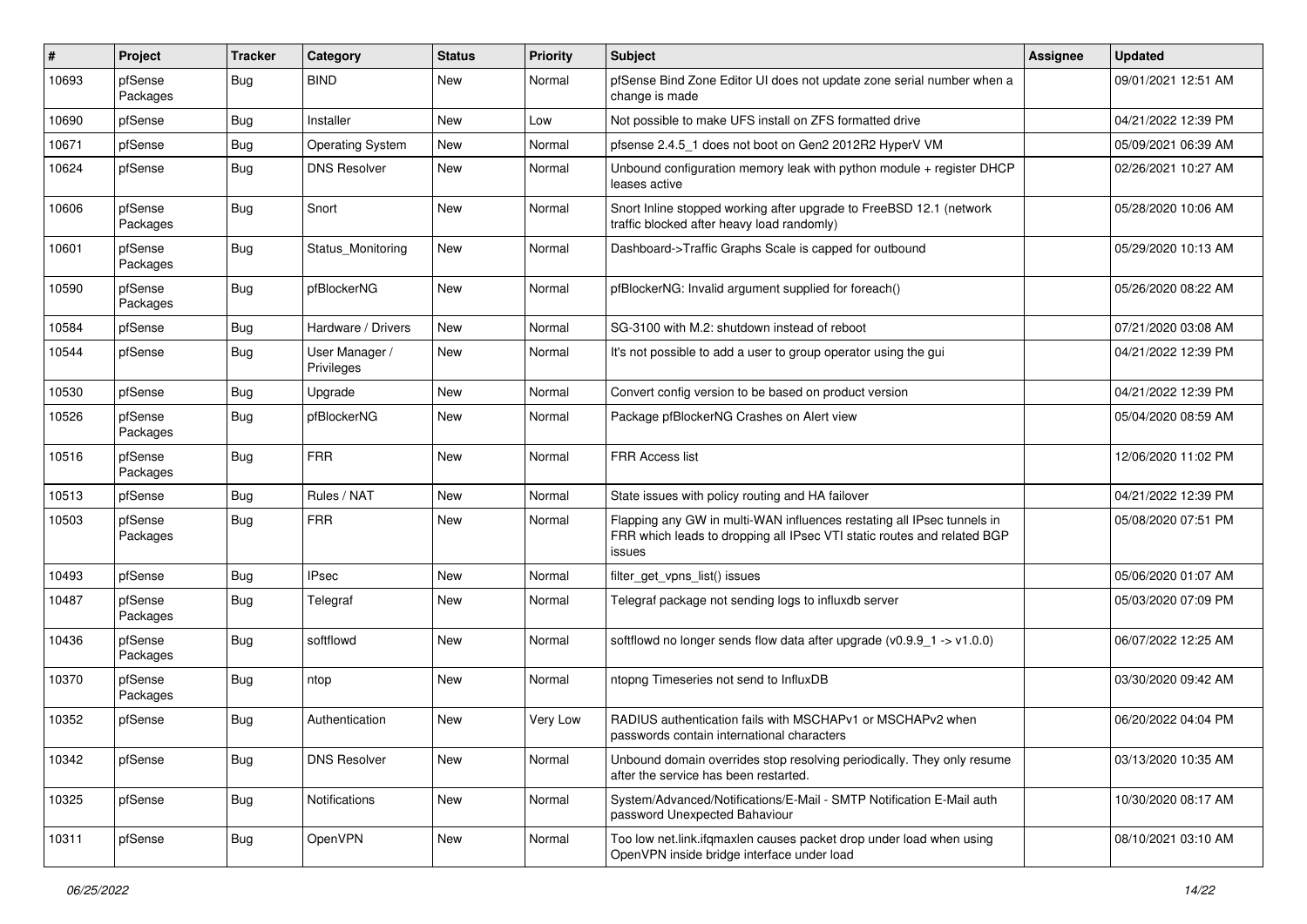| #     | Project             | <b>Tracker</b> | Category              | <b>Status</b> | <b>Priority</b> | Subject                                                                                                 | Assignee | <b>Updated</b>      |
|-------|---------------------|----------------|-----------------------|---------------|-----------------|---------------------------------------------------------------------------------------------------------|----------|---------------------|
| 10310 | pfSense             | <b>Bug</b>     | Upgrade               | New           | Normal          | Systems with low RAM and several packages may temporarily fail to load<br>large tables after an upgrade |          | 03/03/2020 07:55 AM |
| 10292 | pfSense<br>Packages | <b>Bug</b>     | Suricata              | <b>New</b>    | Normal          | Suricata not respecting SID Mgmt list                                                                   |          | 02/27/2020 01:02 PM |
| 10279 | pfSense<br>Packages | <b>Bug</b>     | open-vm-tools         | New           | Normal          | pfSense's OpenVM Tools on ESXi 6.7 no longer provides guest vm<br>functionality                         |          | 03/01/2020 06:07 PM |
| 10278 | pfSense<br>Packages | <b>Bug</b>     | pfBlockerNG           | New           | Normal          | pfBlockerNG: Formatting issue on DNSBL stats page                                                       |          | 02/24/2020 01:36 PM |
| 10277 | pfSense             | <b>Bug</b>     | Web Interface         | <b>New</b>    | Normal          | Sorting the log entries does not use year value                                                         |          | 02/24/2020 07:46 AM |
| 10271 | pfSense             | <b>Bug</b>     | Web Interface         | <b>New</b>    | Normal          | Large number of VLAN/LANs make "Interfaces" menu hard to access                                         |          | 02/20/2020 04:46 AM |
| 10265 | pfSense<br>Packages | Bug            | Notes                 | New           | Very Low        | Adding a Note with malformed title will force system restore                                            |          | 02/27/2020 10:12 AM |
| 10253 | pfSense<br>Packages | Bug            | pfBlockerNG           | New           | Normal          | pfblockerng-devel uses user interface for VIP causing issues with other<br>services                     |          | 02/11/2020 09:17 AM |
| 10252 | pfSense<br>Packages | Bug            | pfBlockerNG           | New           | High            | pfblockerng-devel                                                                                       |          | 02/11/2020 05:18 PM |
| 10188 | pfSense<br>Packages | <b>Bug</b>     | pfBlockerNG           | New           | Normal          | Reputation tab is not working                                                                           |          | 01/24/2020 10:06 AM |
| 10164 | pfSense<br>Packages | Bug            | pfBlockerNG           | New           | Normal          | pfBlockerNG dashboard widget position is not maintained when updating                                   |          | 01/06/2020 10:06 AM |
| 10150 | pfSense             | <b>Bug</b>     | <b>IGMP Proxy</b>     | <b>New</b>    | Normal          | IGMP Proxy does not scale to hundreds of streams                                                        |          | 01/03/2020 02:56 AM |
| 10143 | pfSense             | Bug            | <b>DNS Resolver</b>   | <b>New</b>    | Normal          | System hostname DNS entry is assigned to the wrong IP on multi-wan<br>setups                            |          | 12/31/2019 02:33 PM |
| 10000 | pfSense             | <b>Bug</b>     | <b>Dynamic DNS</b>    | New           | Normal          | Azure Dynamic DNS A and AAAA Records for Apex Zone                                                      |          | 03/31/2020 09:03 AM |
| 9999  | pfSense<br>Packages | <b>Bug</b>     | pfBlockerNG           | New           | Normal          | unbound fatal error if System Domain in DNSBL and System Domain<br>Local Zone Type is Redirect          |          | 12/25/2019 08:10 AM |
| 9934  | pfSense<br>Packages | <b>Bug</b>     | Suricata              | New           | Normal          | suricata update kills WAN interface                                                                     |          | 02/20/2020 09:17 AM |
| 9895  | pfSense<br>Packages | <b>Bug</b>     | Snort                 | New           | Normal          | snort reinstallation failed                                                                             |          | 06/23/2021 08:01 AM |
| 9887  | pfSense             | <b>Bug</b>     | Rules / NAT           | <b>New</b>    | Low             | Rule separator positions change when deleting multiple rules                                            |          | 05/10/2022 03:11 PM |
| 9837  | pfSense             | Bug            | Interfaces            | New           | Very Low        | ipv6 is not completely disabled on the interfaces                                                       |          | 10/24/2019 01:16 AM |
| 9805  | pfSense             | <b>Bug</b>     | Dynamic DNS           | New           | Normal          | dynDNS cloudflare multiple entries                                                                      |          | 10/02/2019 04:51 PM |
| 9755  | pfSense             | <b>Bug</b>     | Package System        | New           | Very Low        | package description wrong link<br>https://www.freshports.org/security/openvpn-client-export             |          | 09/13/2019 07:22 AM |
| 9737  | pfSense             | <b>Bug</b>     | <b>Traffic Graphs</b> | New           | Normal          | traffic-graphs.js shows incorrect units inside the chart                                                |          | 09/09/2019 06:35 AM |
| 9724  | pfSense<br>Packages | <b>Bug</b>     | pfBlockerNG           | New           | High            | pfblockerng-firewall-filter-service-will-not-start                                                      |          | 09/05/2019 06:32 AM |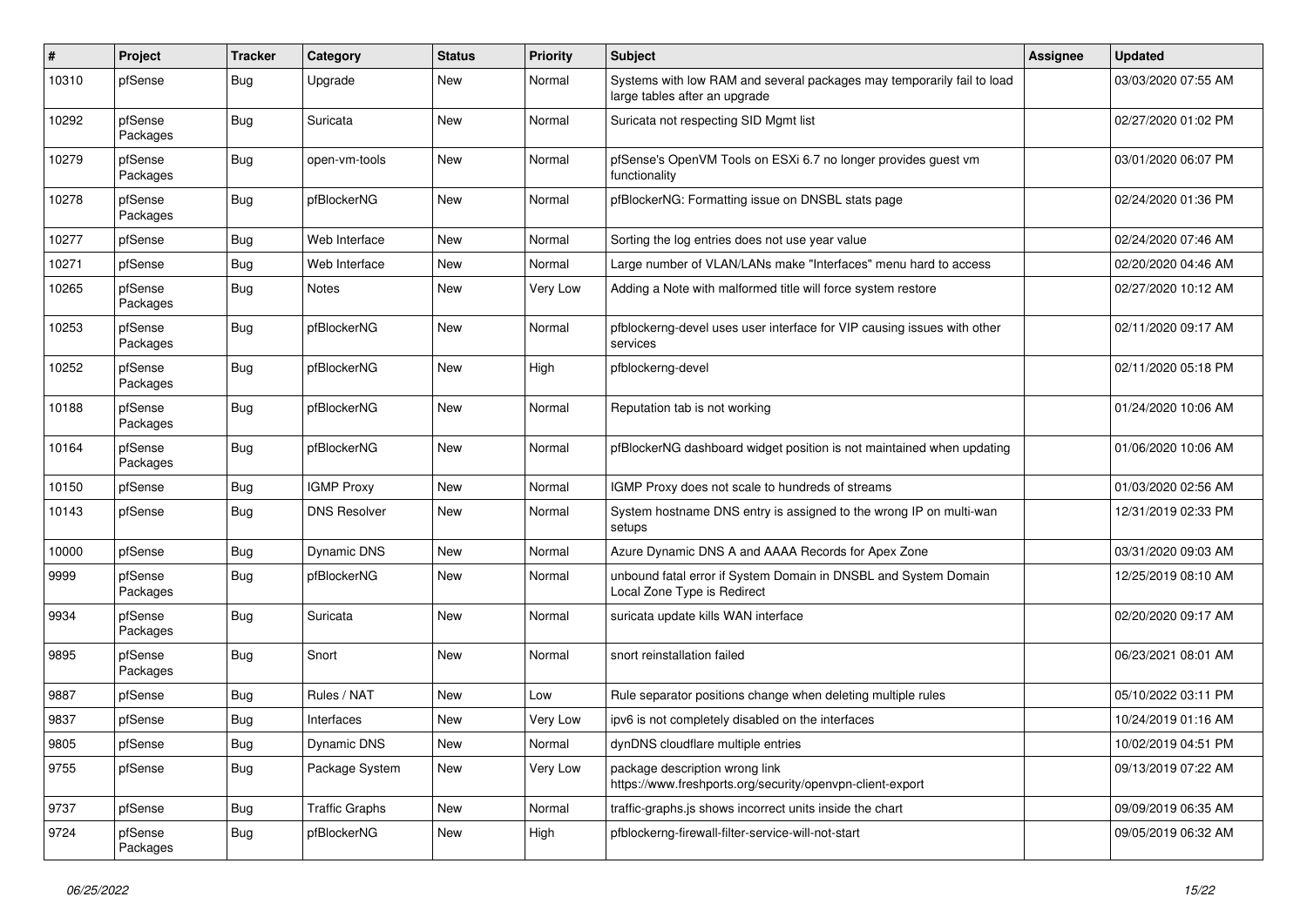| $\pmb{\#}$ | Project             | <b>Tracker</b> | Category                     | <b>Status</b> | <b>Priority</b> | <b>Subject</b>                                                                                                       | <b>Assignee</b> | <b>Updated</b>      |
|------------|---------------------|----------------|------------------------------|---------------|-----------------|----------------------------------------------------------------------------------------------------------------------|-----------------|---------------------|
| 9707       | pfSense<br>Packages | <b>Bug</b>     | pfBlockerNG                  | New           | Normal          | Some networks already existing in deny Feeds are not stopped even if<br>existing in custom deny list                 |                 | 08/28/2019 10:03 AM |
| 9698       | pfSense             | <b>Bug</b>     | <b>RRD Graphs</b>            | New           | Normal          | Monitoring graphs do not retain state after auto-refresh                                                             |                 | 08/26/2019 02:09 AM |
| 9690       | pfSense             | <b>Bug</b>     | Interfaces                   | New           | Normal          | Ethernet flow control should be disabled by default                                                                  |                 | 08/19/2019 06:45 PM |
| 9677       | pfSense             | <b>Bug</b>     | Dashboard                    | New           | Normal          | Dashboard hangs when widget needs data from a remote host which is<br>down                                           |                 | 08/13/2019 09:15 AM |
| 9676       | pfSense<br>Packages | <b>Bug</b>     | pfBlockerNG                  | New           | Normal          | AS lookup fails                                                                                                      |                 | 12/26/2019 12:17 AM |
| 9664       | pfSense             | <b>Bug</b>     | <b>Dynamic DNS</b>           | New           | Normal          | DynDNS and Dual-wan problem with CloudFlare (works with No-Ip)                                                       |                 | 08/03/2019 10:00 AM |
| 9662       | pfSense<br>Packages | <b>Bug</b>     | pfBlockerNG                  | New           | Normal          | PfblockerNG do not update after pfsense reboot and wait for next cron<br>task                                        |                 | 08/20/2019 09:00 AM |
| 9654       | pfSense             | Bug            | <b>DNS Resolver</b>          | New           | Normal          | After reboot, the DNS resolver must be restarted before it will advertise<br>the ipv6 DNS address of the router.     |                 | 11/20/2020 03:12 AM |
| 9650       | pfSense             | <b>Bug</b>     | Gateways                     | <b>New</b>    | Normal          | IPv6 connection drops (ir-)regular on Kabelvodafone (German cable<br>ISP)                                            |                 | 07/27/2019 07:14 AM |
| 9626       | pfSense             | <b>Bug</b>     | Web Interface                | New           | Normal          | When deny write permission is assigned to a user, there is no error<br>feedback if the user tries to write something |                 | 11/13/2020 07:25 PM |
| 9585       | pfSense             | <b>Bug</b>     | Interfaces                   | New           | Normal          | 6RD: Unable to reach hosts on within same 6rd-domain                                                                 |                 | 08/14/2019 02:39 PM |
| 9568       | pfSense<br>Packages | <b>Bug</b>     | Squid                        | <b>New</b>    | Normal          | UFSSwapDir::openLog: Failed to open swap log.                                                                        |                 | 05/29/2019 09:18 PM |
| 9566       | pfSense             | <b>Bug</b>     | <b>Traffic Graphs</b>        | <b>New</b>    | Normal          | Traffic graph displays traffic incorrectly                                                                           |                 | 11/18/2019 07:54 AM |
| 9504       | pfSense             | <b>Bug</b>     | Dynamic DNS                  | New           | Normal          | Multiple Dynamic DNS update notifications for the same interface, not<br>differentiated by the hostname              |                 | 05/07/2019 07:46 AM |
| 9500       | pfSense<br>Packages | Bug            | haproxy                      | New           | Normal          | HAproxy does not delete non-applicable action config                                                                 |                 | 01/18/2022 06:28 AM |
| 9497       | pfSense<br>Packages | <b>Bug</b>     | AWS VPC                      | New           | Normal          | AWS VPN Wizard: WebGUI times out.                                                                                    |                 | 11/13/2019 10:07 AM |
| 9495       | pfSense<br>Packages | <b>Bug</b>     | AWS VPC                      | <b>New</b>    | Normal          | AWS VPC VPN wizard produces incorrect config (SHA256 should be<br>SHA <sub>1</sub> )                                 |                 | 08/19/2019 02:45 PM |
| 9486       | pfSense<br>Packages | <b>Bug</b>     | softflowd                    | <b>New</b>    | Very Low        | ifindex values used for softflowd are incorrect                                                                      |                 | 08/14/2019 02:30 PM |
| 9485       | pfSense             | <b>Bug</b>     | User Manager /<br>Privileges | New           | Normal          | password match error on system_usermanager causes Group<br>membership to be reset.                                   |                 | 04/26/2019 08:52 AM |
| 9453       | pfSense             | <b>Bug</b>     | <b>LAGG Interfaces</b>       | New           | Normal          | VLAN Interfaces on LAGG get orphaned at boot                                                                         |                 | 08/21/2019 11:16 AM |
| 9353       | pfSense             | <b>Bug</b>     | Dashboard                    | <b>New</b>    | Low             | PHPSession errors from limited access to dashboard and widgets                                                       |                 | 10/06/2020 09:31 AM |
| 9348       | pfSense<br>Packages | Bug            | <b>ACME</b>                  | New           | Normal          | Results of Acme certificate issuance/renewal are not properly formatted                                              |                 | 02/22/2019 12:08 PM |
| 9344       | pfSense             | <b>Bug</b>     | Translations                 | New           | Normal          | OpenVPN click NCP Algorithms will always go to DH Parameters<br>website(in Chinese-Taiwan)                           |                 | 10/21/2021 03:48 AM |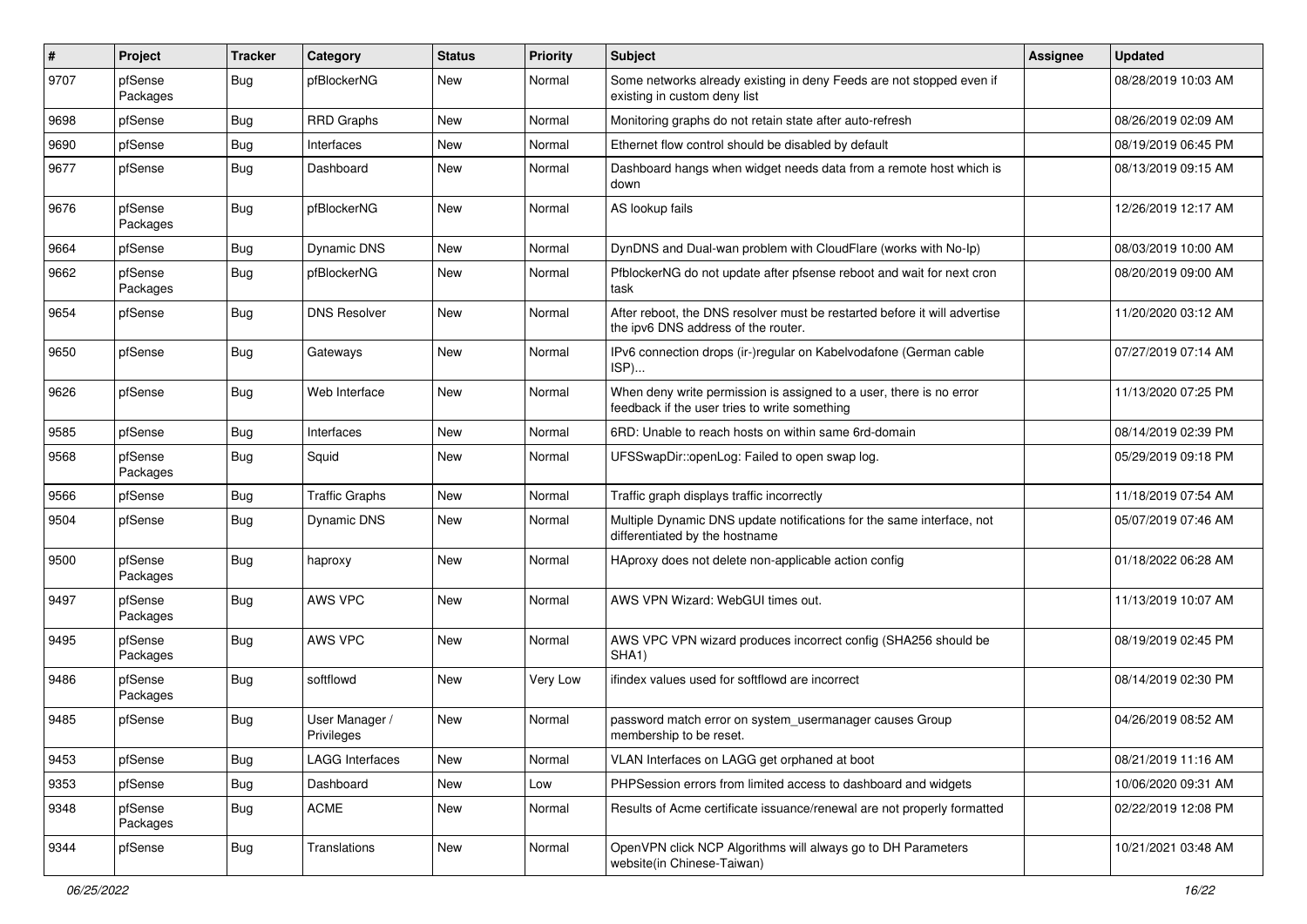| $\vert$ # | <b>Project</b>      | <b>Tracker</b> | Category               | <b>Status</b> | Priority  | <b>Subject</b>                                                                                        | <b>Assignee</b> | <b>Updated</b>      |
|-----------|---------------------|----------------|------------------------|---------------|-----------|-------------------------------------------------------------------------------------------------------|-----------------|---------------------|
| 9343      | pfSense             | <b>Bug</b>     | DHCP (IPv4)            | <b>New</b>    | Normal    | diag_arp.php times out with large DHCPD leases table                                                  |                 | 08/14/2019 01:19 PM |
| 9338      | pfSense             | <b>Bug</b>     | <b>IGMP Proxy</b>      | <b>New</b>    | Normal    | igmpproxy ignoring downstream vlan interface                                                          |                 | 02/22/2019 03:48 AM |
| 9337      | pfSense<br>Packages | Bug            | Telegraf               | New           | Normal    | Telegraf ping input fails                                                                             |                 | 02/18/2019 10:40 AM |
| 9295      | pfSense             | <b>Bug</b>     | PPPoE Server           | <b>New</b>    | Very High | IPv6 PD does not work with PPPOE (Server & Client)                                                    |                 | 05/15/2022 10:53 AM |
| 9286      | pfSense<br>Packages | <b>Bug</b>     | squidguard             | <b>New</b>    | Normal    | squidGuard - Unable to change IP for sgerror.php URL in configuration                                 |                 | 11/13/2019 10:07 AM |
| 9261      | pfSense<br>Packages | <b>Bug</b>     | haproxy                | <b>New</b>    | Normal    | haproxy GUI failure                                                                                   |                 | 01/08/2019 12:41 PM |
| 9247      | pfSense<br>Packages | <b>Bug</b>     | haproxy                | New           | Low       | HAProxy multiple server selection on stats pages doesn't work                                         |                 | 01/02/2019 04:44 PM |
| 9241      | pfSense             | Bug            | Interfaces             | <b>New</b>    | Normal    | Ethernet link cycles up/down if "auto-negotiate" is explicitly selected in<br>interface configuration |                 | 12/31/2018 08:36 PM |
| 9229      | pfSense<br>Packages | Bug            | Tinc                   | <b>New</b>    | Normal    | Tinc package: no way of specifying multiple critical configuration<br>parameters from web interface   |                 | 08/13/2019 09:25 AM |
| 9192      | pfSense             | <b>Bug</b>     | <b>PPP</b> Interfaces  | <b>New</b>    | Normal    | PPPoE daemon selects wrong interface                                                                  |                 | 08/20/2019 10:05 AM |
| 9183      | pfSense             | <b>Bug</b>     | <b>LAGG Interfaces</b> | <b>New</b>    | Very Low  | OpenVPN Lagg Interface not working after restart or new start                                         |                 | 08/21/2019 11:17 AM |
| 9179      | pfSense             | <b>Bug</b>     | <b>NAT Reflection</b>  | New           | Normal    | NAT reflection fix implemented for #8604 is causing WebUI and XMLRPC<br>to fail on slave              |                 | 03/27/2020 08:01 PM |
| 9167      | pfSense             | <b>Bug</b>     | Rules / NAT            | <b>New</b>    | Normal    | Some Important ICMPv6 Traffic Not Allowed by Default Rules                                            |                 | 08/14/2019 01:00 PM |
| 9149      | pfSense             | <b>Bug</b>     | Package System         | <b>New</b>    | Low       | Continued issues with /tmp and /var in RAM on 2.4                                                     |                 | 11/24/2018 11:56 AM |
| 9143      | pfSense<br>Packages | <b>Bug</b>     | ntop                   | <b>New</b>    | Normal    | ntopng not displaying values in historical correctly                                                  |                 | 11/22/2018 07:24 AM |
| 9140      | pfSense             | Bug            | Logging                | <b>New</b>    | Very Low  | Unexpected rule can be displayed when looking up filter log entry with<br>multiple matching rules     |                 | 08/19/2019 02:56 PM |
| 9139      | pfSense<br>Packages | <b>Bug</b>     | Telegraf               | New           | Normal    | telegraf: add ping for default gateway(s)                                                             |                 | 05/21/2020 04:23 PM |
| 9138      | pfSense<br>Packages | <b>Bug</b>     | Telegraf               | <b>New</b>    | Normal    | telegraf: add section for custom config lines                                                         |                 | 02/18/2019 03:36 PM |
| 9136      | pfSense             | Bug            | DHCP (IPv6)            | <b>New</b>    | High      | IPv6 Tracking Interfaces Lose IPv6 Address in Certain Cases                                           |                 | 04/21/2022 12:39 PM |
| 9101      | pfSense             | Bug            | <b>Traffic Graphs</b>  | New           | Normal    | Traffic Graphs/Dashboard Slows Downloads Being Performed by the<br>Same Firefox Browser               |                 | 08/21/2019 09:18 AM |
| 9087      | pfSense             | Bug            | <b>Traffic Graphs</b>  | New           | Normal    | Traffic Graph Widget Legend Not Updating                                                              |                 | 08/14/2019 12:38 PM |
| 9079      | pfSense<br>Packages | Bug            | ntop                   | <b>New</b>    | Normal    | High CPU usage of ntopng even during IDLE and no network traffic                                      |                 | 12/16/2018 02:40 PM |
| 9037      | pfSense             | <b>Bug</b>     | <b>DNS Resolver</b>    | <b>New</b>    | Normal    | Unbound not logging to syslog after reboot                                                            |                 | 10/12/2018 05:09 AM |
| 9035      | pfSense             | <b>Bug</b>     | Rules / NAT            | <b>New</b>    | Normal    | Inactive Interfaces are Hidden in Firewall Rules                                                      |                 | 08/14/2019 12:39 PM |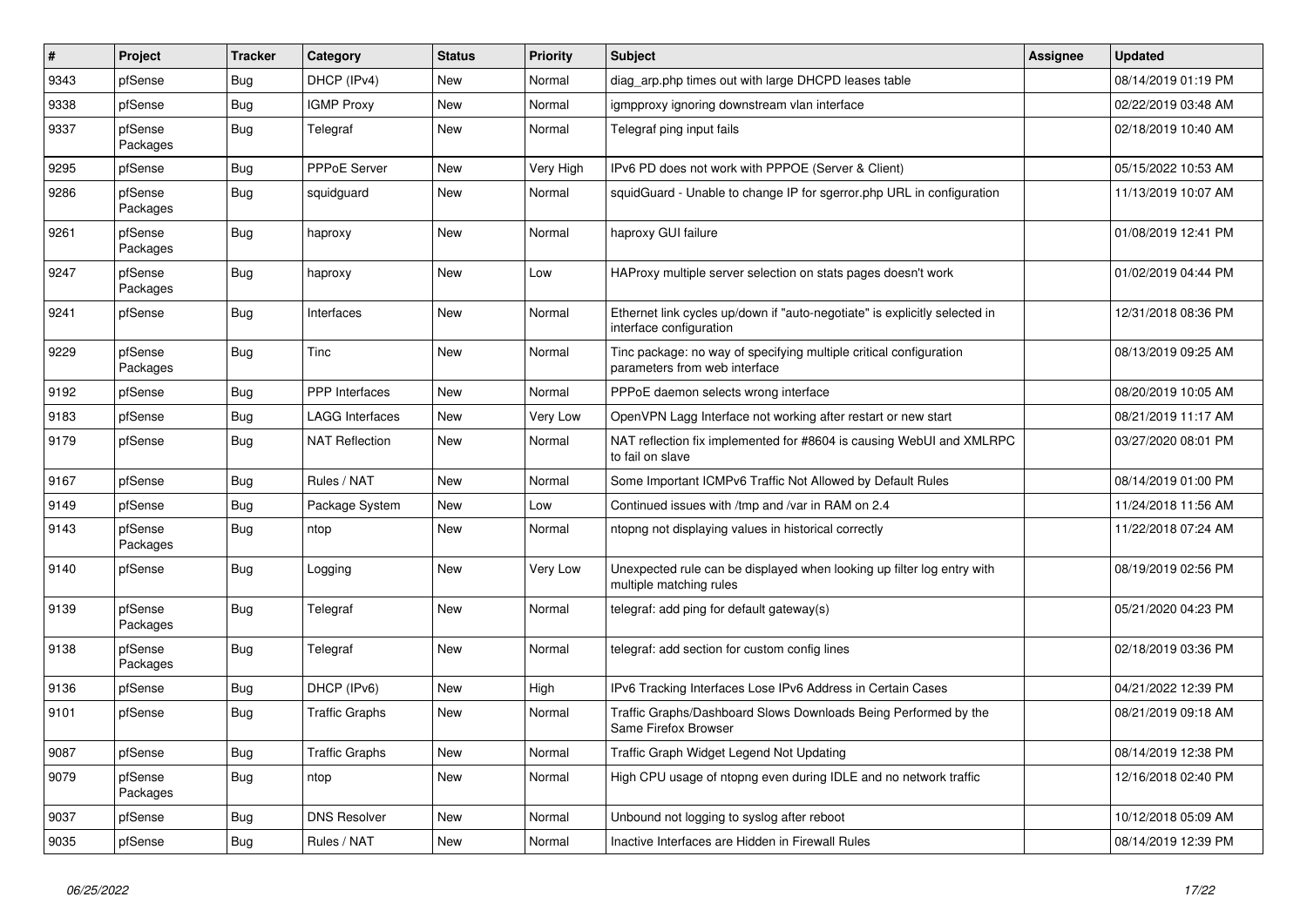| #    | Project             | <b>Tracker</b> | Category                                        | <b>Status</b> | <b>Priority</b> | <b>Subject</b>                                                                                                                          | <b>Assignee</b> | <b>Updated</b>      |
|------|---------------------|----------------|-------------------------------------------------|---------------|-----------------|-----------------------------------------------------------------------------------------------------------------------------------------|-----------------|---------------------|
| 9025 | pfSense<br>Packages | <b>Bug</b>     | squidguard                                      | New           | Normal          | SquidGard + Target categories                                                                                                           |                 | 10/08/2018 01:00 AM |
| 9012 | pfSense<br>Packages | Bug            | Squid                                           | New           | Very Low        | Captive Portal authentication in Squid Proxy Server does not work                                                                       |                 | 10/12/2019 05:06 AM |
| 8963 | pfSense             | Bug            | <b>Traffic Shaper</b><br>(Limiters)             | New           | Normal          | 2.4.4 Limiters don't work after CARP fail-over                                                                                          |                 | 12/10/2018 06:40 AM |
| 8909 | pfSense<br>Packages | Bug            | Tinc                                            | New           | Normal          | tinc package makes /rc.newwanip looping forever                                                                                         |                 | 08/13/2019 09:25 AM |
| 8902 | pfSense<br>Packages | Bug            | haproxy                                         | <b>New</b>    | Normal          | HAproxy package not use custom DNS for lookup on apply new config                                                                       |                 | 09/16/2018 08:16 AM |
| 8846 | pfSense             | Bug            | Gateways                                        | New           | Low             | Misleading gateway error message adding/editing static routes using a<br>disabled interface                                             |                 | 08/21/2019 11:29 AM |
| 8831 | pfSense             | <b>Bug</b>     | <b>IPv6 Router</b><br>Advertisements<br>(RADVD) | New           | Very High       | Radvd causes latency spikes                                                                                                             |                 | 04/19/2021 04:51 AM |
| 8820 | pfSense             | <b>Bug</b>     | Rules / NAT                                     | New           | Low             | System/Advanced/Misc - "Do not kill connections when schedule expires"<br>UN-checked still leaves existing connections open.            |                 | 07/28/2020 10:59 AM |
| 8804 | pfSense             | <b>Bug</b>     | <b>PPP</b> Interfaces                           | New           | Normal          | Netgate SG-1000 PPPoE Keepalives not prioritized, internet drops                                                                        |                 | 08/20/2019 10:06 AM |
| 8770 | pfSense             | <b>Bug</b>     | Interfaces                                      | <b>New</b>    | Normal          | QinQ interfaces always show as active                                                                                                   |                 | 02/01/2020 09:47 AM |
| 8752 | pfSense<br>Packages | <b>Bug</b>     | squidguard                                      | New           | Normal          | For SquidGuard in "Common ACL" menu "Target Rules List" "access"<br>option always stays with default value '---' for my Target category |                 | 08/06/2018 05:53 AM |
| 8711 | pfSense             | Bug            | <b>IGMP Proxy</b>                               | New           | Normal          | igmpproxy with PPPoE Interfaces                                                                                                         |                 | 07/28/2018 09:21 AM |
| 8705 | pfSense<br>Packages | <b>Bug</b>     | syslog-ng                                       | New           | Normal          | Syslog-NG error in latest snapshot                                                                                                      |                 | 07/27/2018 10:17 AM |
| 8686 | pfSense             | Bug            | <b>IPsec</b>                                    | New           | Normal          | IPsec VTI: Assigned interface firewall rules are never parsed                                                                           |                 | 02/10/2021 12:15 PM |
| 8614 | pfSense             | <b>Bug</b>     | DHCP (IPv4)                                     | New           | Normal          | Cannot remove Additional BOOTP/DHCP Options                                                                                             |                 | 08/21/2019 09:15 AM |
| 8589 | pfSense<br>Packages | <b>Bug</b>     | FreeRADIUS                                      | New           | Normal          | FreeRadius 0.15.5_2 ignoring tunnelled-reply=no                                                                                         |                 | 02/18/2019 03:40 PM |
| 8570 | pfSense             | Bug            | <b>XML Parser</b>                               | <b>New</b>    | Normal          | Empty (dn)shaper config gets populated with newline                                                                                     |                 | 08/20/2019 02:45 PM |
| 8567 | pfSense             | Bug            | CARP                                            | New           | Normal          | Using IPv6 VIP alias for services may affect CARP IPv6 VIP work                                                                         |                 | 06/12/2018 01:26 PM |
| 8566 | pfSense             | <b>Bug</b>     | CARP                                            | New           | Normal          | Wrong IPv6 source in NS request in case using of IPv6 alias                                                                             |                 | 06/12/2018 01:26 PM |
| 8560 | pfSense<br>Packages | Bug            | <b>ACME</b>                                     | New           | Normal          | ACME: can't update DNS records in DNSMadeEasy registar for several<br>domains with different API keys/ids                               |                 | 06/08/2018 01:28 PM |
| 8526 | pfSense             | <b>Bug</b>     | Interfaces                                      | New           | Normal          | DHCP client ignores server replies when 802.1q tagging is used                                                                          |                 | 08/14/2019 10:52 AM |
| 8513 | pfSense<br>Packages | <b>Bug</b>     | FreeRADIUS                                      | New           | High            | Freeradius 3.x Idap problem                                                                                                             |                 | 02/18/2019 05:22 PM |
| 8512 | pfSense             | <b>Bug</b>     | PPP Interfaces                                  | <b>New</b>    | Normal          | PPPoE reconnect fails after interface flap                                                                                              |                 | 08/20/2019 10:06 AM |
| 8500 | pfSense             | Bug            | Dynamic DNS                                     | New           | Low             | Incorrect categorization of status/info messages from phpDynDNS                                                                         |                 | 08/16/2019 12:50 PM |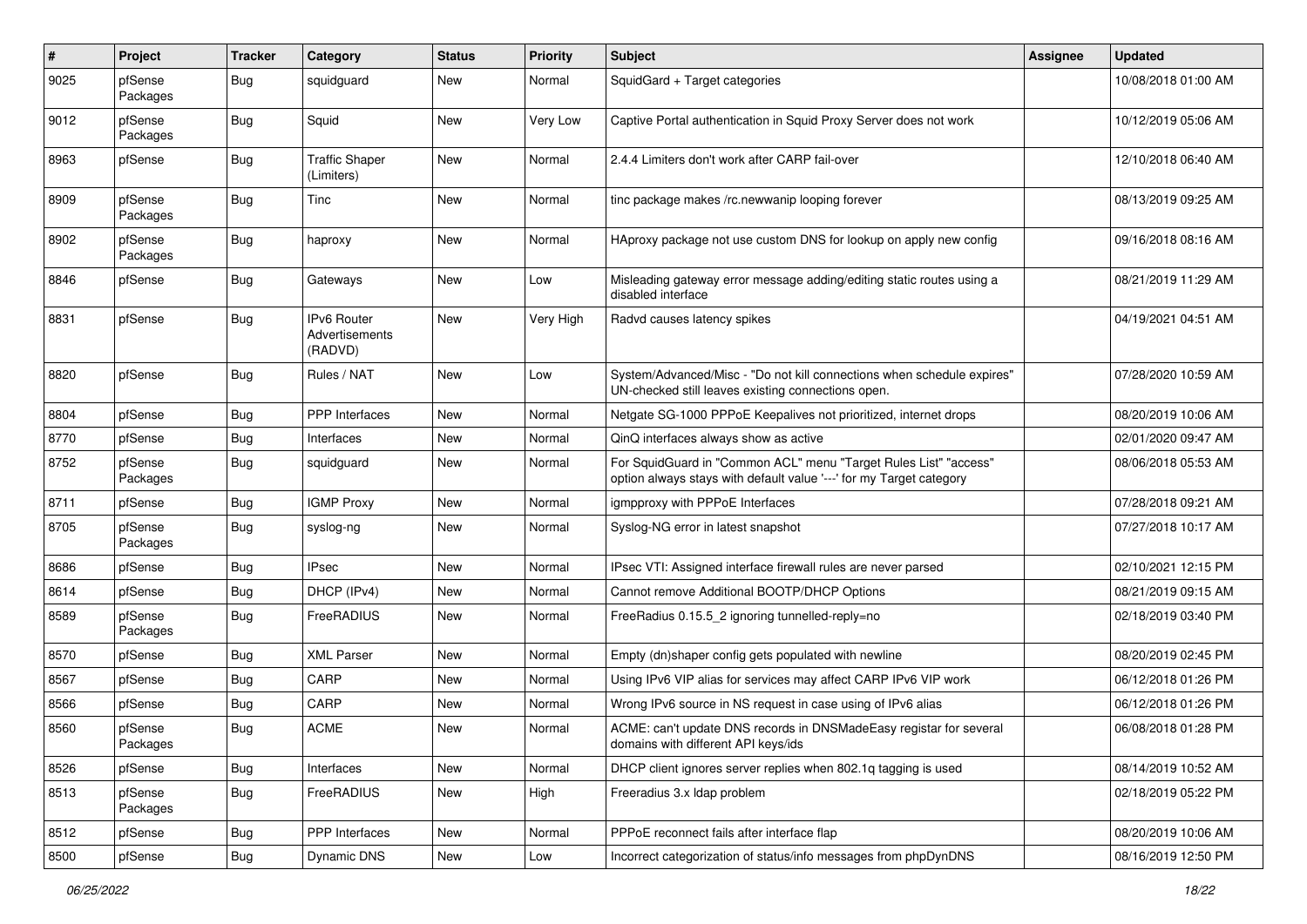| ∦    | Project             | Tracker    | Category                        | <b>Status</b> | <b>Priority</b> | <b>Subject</b>                                                                                                          | <b>Assignee</b> | <b>Updated</b>      |
|------|---------------------|------------|---------------------------------|---------------|-----------------|-------------------------------------------------------------------------------------------------------------------------|-----------------|---------------------|
| 8464 | pfSense             | <b>Bug</b> | Wireless                        | New           | Very Low        | Wireless USB card does not connect to WiFi automatically after<br>reboot/halt                                           |                 | 06/19/2020 03:44 AM |
| 8454 | pfSense<br>Packages | <b>Bug</b> | arpwatch                        | <b>New</b>    | Very Low        | Arpwatch package break email notifications from other sources                                                           |                 | 06/23/2022 07:49 PM |
| 8438 | pfSense<br>Packages | <b>Bug</b> | haproxy                         | <b>New</b>    | High            | haproxy: can't use ACL for cert with http-response actions                                                              |                 | 05/24/2018 01:12 PM |
| 8435 | pfSense             | <b>Bug</b> | Interfaces                      | <b>New</b>    | Normal          | DHCPv6 unusable in certain circumstances (US AT&T Fiber, etc.)                                                          |                 | 08/14/2019 10:52 AM |
| 8432 | pfSense             | <b>Bug</b> | <b>Dynamic DNS</b>              | <b>New</b>    | Normal          | Dynamic DNS Client gives an error that it can't find IPv6 address when<br>WAN interface is a LAGG                       |                 | 09/17/2020 05:23 AM |
| 8419 | pfSense             | <b>Bug</b> | Web Interface                   | <b>New</b>    | Normal          | webgui, when menubar is fixed to the top of the screen, the last items of<br>long menus cannot be seen/used.            |                 | 07/19/2018 03:10 PM |
| 8406 | pfSense             | <b>Bug</b> | Dynamic DNS                     | <b>New</b>    | Normal          | DDNS IPV6 Cloudflare Client does not detect PPOE address                                                                |                 | 03/31/2018 11:56 AM |
| 8401 | pfSense             | <b>Bug</b> | Installer                       | <b>New</b>    | Normal          | Issues related to keys representing alphabetic characters specific to<br>Scandinavian languages and to some other keys. |                 | 03/30/2018 11:06 AM |
| 8343 | pfSense             | Bug        | Gateways                        | <b>New</b>    | Normal          | Gateway Routes (Default Routes) not removed in Kernel when removed<br>from GUI                                          |                 | 05/14/2020 01:22 AM |
| 8335 | pfSense             | <b>Bug</b> | <b>LAGG Interfaces</b>          | <b>New</b>    | Normal          | System hang with LACP downlink to UniFi switch                                                                          |                 | 08/21/2019 11:18 AM |
| 8325 | pfSense             | <b>Bug</b> | UPnP/NAT-PMP                    | New           | Normal          | UPnP not available for pppoe-Clients                                                                                    |                 | 11/15/2020 10:33 AM |
| 8313 | pfSense             | <b>Bug</b> | <b>Notifications</b>            | <b>New</b>    | Normal          | STARTTLS auto detection not working                                                                                     |                 | 04/21/2022 12:39 PM |
| 8295 | pfSense<br>Packages | <b>Bug</b> | syslog-ng                       | New           | Normal          | syslog-ng logrotates tls files                                                                                          |                 | 02/14/2018 06:12 AM |
| 8285 | pfSense             | <b>Bug</b> | Web Interface                   | <b>New</b>    | Normal          | Actions on stale data may result in catastrophic results                                                                |                 | 01/16/2018 08:08 PM |
| 8264 | pfSense<br>Packages | <b>Bug</b> | FreeRADIUS                      | New           | Normal          | Radiusd restart on WAN change results in freeradius not running (and<br>possible solution)                              |                 | 04/21/2022 12:39 PM |
| 8263 | pfSense             | <b>Bug</b> | <b>Traffic Shaper</b><br>(ALTQ) | <b>New</b>    | Normal          | Cannot create a nonlinear `Link Share` service curve because of: "the<br>sum of the child bandwidth higher than parent" |                 | 11/05/2020 07:31 AM |
| 8233 | pfSense             | Bug        | <b>NAT Reflection</b>           | <b>New</b>    | Very Low        | NAT reflection back to originating host broken when using FQDN-based<br>IP aliases                                      |                 | 08/21/2019 10:53 AM |
| 8229 | pfSense<br>Packages | Bug        | syslog-ng                       | <b>New</b>    | Normal          | syslog-ng stops parsing logs after logrotate run                                                                        |                 | 01/26/2018 12:00 PM |
| 8213 | pfSense<br>Packages | <b>Bug</b> | haproxy                         | <b>New</b>    | Normal          | acl src file not populated from alias                                                                                   |                 | 12/21/2017 02:02 PM |
| 8207 | pfSense             | Bug        | <b>Operating System</b>         | New           | Normal          | 2.4 cannot boot as a Xen VM with more than 7 NICs                                                                       |                 | 11/28/2020 01:04 PM |
| 8197 | pfSense<br>Packages | <b>Bug</b> | <b>BIND</b>                     | New           | Normal          | BIND UI fails to properly update zone with inline DNSSEC signing enabled                                                |                 | 02/18/2019 05:23 PM |
| 8180 | pfSense<br>Packages | <b>Bug</b> | syslog-ng                       | New           | Normal          | syslog-ng default log file                                                                                              |                 | 01/16/2018 12:53 PM |
| 8177 | pfSense             | Bug        | Package System                  | New           | Normal          | "/xsl/package.xsl" is referenced in package XML files but not on the<br>firewall                                        |                 | 08/14/2019 09:56 AM |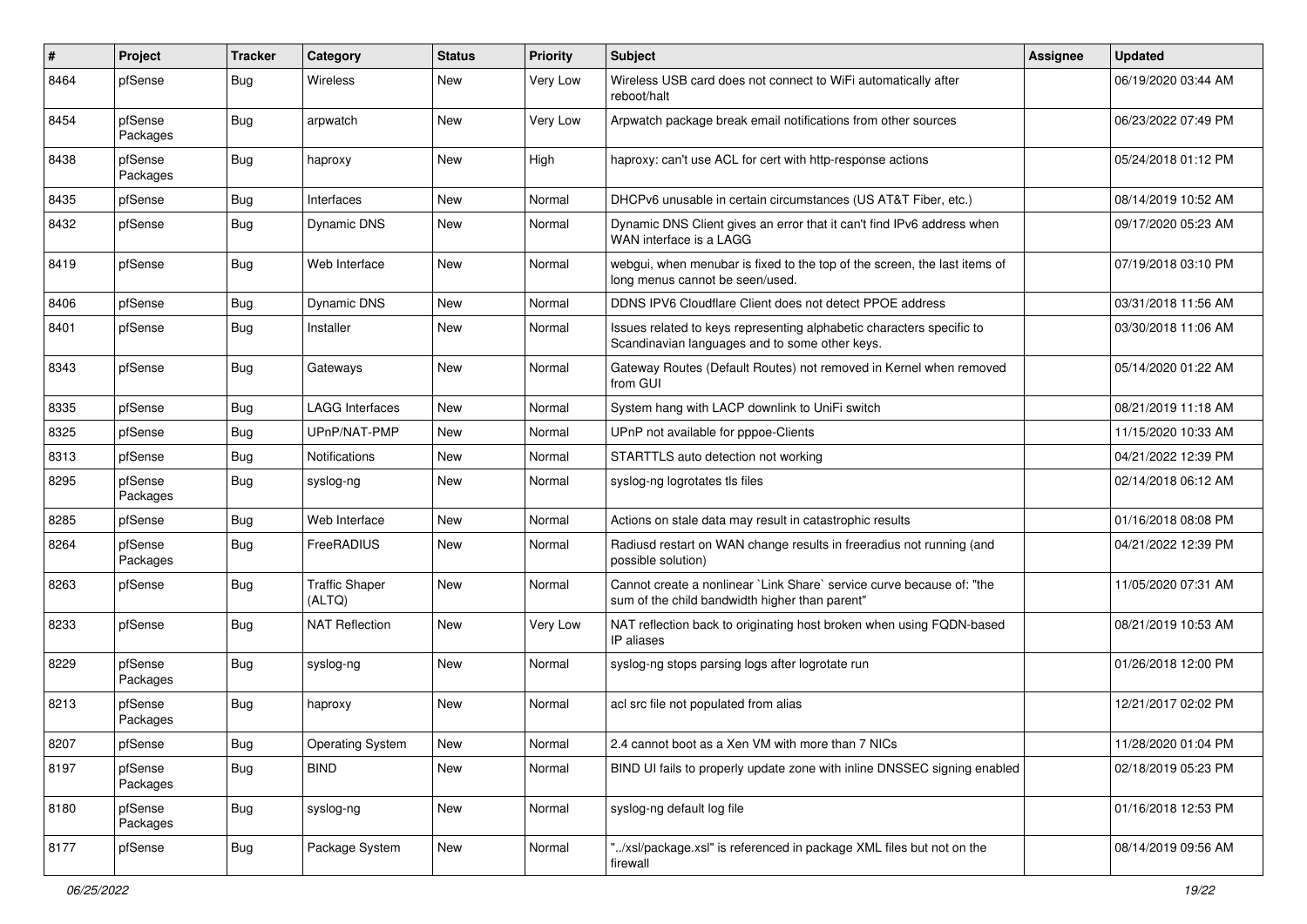| $\sharp$ | Project | <b>Tracker</b> | Category                        | <b>Status</b> | <b>Priority</b> | <b>Subject</b>                                                                                                                                                                | <b>Assignee</b> | <b>Updated</b>      |
|----------|---------|----------------|---------------------------------|---------------|-----------------|-------------------------------------------------------------------------------------------------------------------------------------------------------------------------------|-----------------|---------------------|
| 8176     | pfSense | <b>Bug</b>     | Package System                  | New           | Normal          | /schema/packages.dtd -- referenced in *xml, but missing?                                                                                                                      |                 | 12/09/2017 06:52 PM |
| 8158     | pfSense | <b>Bug</b>     | Interfaces                      | New           | High            | IPv6 Track Interface issue with more than one WAN-Gateway and a<br>number of internal interfaces at least track interface from one interface<br>does not work on regular base |                 | 12/03/2017 09:00 AM |
| 8157     | pfSense | <b>Bug</b>     | Dashboard                       | New           | Very Low        | Traffic Graph clutter from time to time                                                                                                                                       |                 | 12/03/2017 06:40 AM |
| 8130     | pfSense | <b>Bug</b>     | <b>Traffic Graphs</b>           | New           | Normal          | Status - Monitoring - Area chart displays traffic data differently than Line or<br>Bar charts                                                                                 |                 | 11/26/2017 01:40 PM |
| 8122     | pfSense | <b>Bug</b>     | OpenVPN                         | <b>New</b>    | Normal          | openvpn client is unable to use OTP (temporary) passwords                                                                                                                     |                 | 04/16/2018 09:28 AM |
| 8113     | pfSense | <b>Bug</b>     | Interfaces                      | New           | Normal          | MTU setting on bridge, openvpn clients ignored                                                                                                                                |                 | 12/31/2021 05:55 PM |
| 8095     | pfSense | Bug            | Translations                    | New           | Normal          | Unescaped simple quotes break JavaScript features when the French<br>translation is enabled                                                                                   |                 | 08/21/2019 09:06 AM |
| 8089     | pfSense | <b>Bug</b>     | Interfaces                      | <b>New</b>    | High            | VLAN page breaks after config restore to new hardware.                                                                                                                        |                 | 11/21/2017 01:38 PM |
| 8087     | pfSense | <b>Bug</b>     | Authentication                  | New           | Normal          | Provide Calling-Station-ID to RADIUS backed VPN connections                                                                                                                   |                 | 06/06/2020 05:36 AM |
| 8076     | pfSense | <b>Bug</b>     | Backup / Restore                | New           | Normal          | User can easily apply an unusable interface configuration after restore                                                                                                       |                 | 08/14/2019 10:52 AM |
| 8073     | pfSense | Bug            | <b>IPsec</b>                    | New           | Normal          | Traffic inexplicably not going through IPSEC despite (in theory) matching<br><b>SPs</b>                                                                                       |                 | 11/09/2017 02:51 AM |
| 8066     | pfSense | <b>Bug</b>     | Routing                         | New           | Normal          | Static routes not applied when they go out a interface using carp                                                                                                             |                 | 11/08/2017 02:04 AM |
| 8050     | pfSense | <b>Bug</b>     | Interfaces                      | <b>New</b>    | High            | Enabling bridge while interfaces have link freezes console                                                                                                                    |                 | 11/03/2017 04:38 PM |
| 8004     | pfSense | <b>Bug</b>     | <b>NAT Reflection</b>           | New           | Normal          | Error notice for a deleted NAT that had a RULE or an existing NAT which<br>is claimed to have no NAT port                                                                     |                 | 10/24/2017 06:39 PM |
| 7996     | pfSense | <b>Bug</b>     | Web Interface                   | New           | Very Low        | 2.4.0 Web Interface Issue                                                                                                                                                     |                 | 11/21/2020 02:51 PM |
| 7986     | pfSense | <b>Bug</b>     | <b>Wireless</b>                 | New           | Normal          | WLAN card no longer properly initialized under 2.4.0                                                                                                                          |                 | 06/19/2020 08:08 AM |
| 7977     | pfSense | <b>Bug</b>     | Translations                    | New           | Normal          | English text shown in stead of translated text (Routing - Gateway groups -<br>edit)                                                                                           |                 | 08/21/2019 11:28 AM |
| 7964     | pfSense | <b>Bug</b>     | Multi-WAN                       | New           | Normal          | Restart openvpn on gateway switching                                                                                                                                          |                 | 08/19/2019 12:35 PM |
| 7943     | pfSense | <b>Bug</b>     | Web Interface                   | <b>New</b>    | Normal          | CSS Overflow Fix for Drop Down Menus in webConfigurator                                                                                                                       |                 | 11/21/2020 02:54 PM |
| 7899     | pfSense | Bug            | <b>Traffic Shaper</b><br>(ALTQ) | New           | Normal          | a floating 'match' rule on LAN does not put traffic from a broswer on a<br>clientpc into a shaper queue                                                                       |                 | 09/28/2017 09:16 AM |
| 7863     | pfSense | <b>Bug</b>     | User Manager /<br>Privileges    | New           | Normal          | The "WebCfg - All pages" permission inclueds the "User - System: Shell<br>account access" even though that is not a WebCofg page.                                             |                 | 09/16/2017 05:13 AM |
| 7857     | pfSense | <b>Bug</b>     | Dashboard                       | New           | Very Low        | Interfaces Widget U/I fails to wrap IPV6 addresses when the string is too<br>wide for the widget                                                                              |                 | 08/13/2019 09:15 AM |
| 7848     | pfSense | Bug            | Diagnostics                     | New           | Low             | NDP Table Sort by Expiration Error                                                                                                                                            |                 | 08/26/2019 02:56 PM |
| 7821     | pfSense | <b>Bug</b>     | DHCP (IPv6)                     | New           | Normal          | GIF does not support broadcast                                                                                                                                                |                 | 08/29/2017 10:50 AM |
| 7788     | pfSense | <b>Bug</b>     | Dashboard                       | New           | Low             | Irregular updating of widgets like cpu/uptime on system widget.                                                                                                               |                 | 08/21/2019 09:03 AM |
| 7779     | pfSense | Bug            | OpenVPN                         | New           | Normal          | Traffic crossing a site-to-site OpenVPN tunnel fails to fragment.                                                                                                             |                 | 06/02/2021 08:26 AM |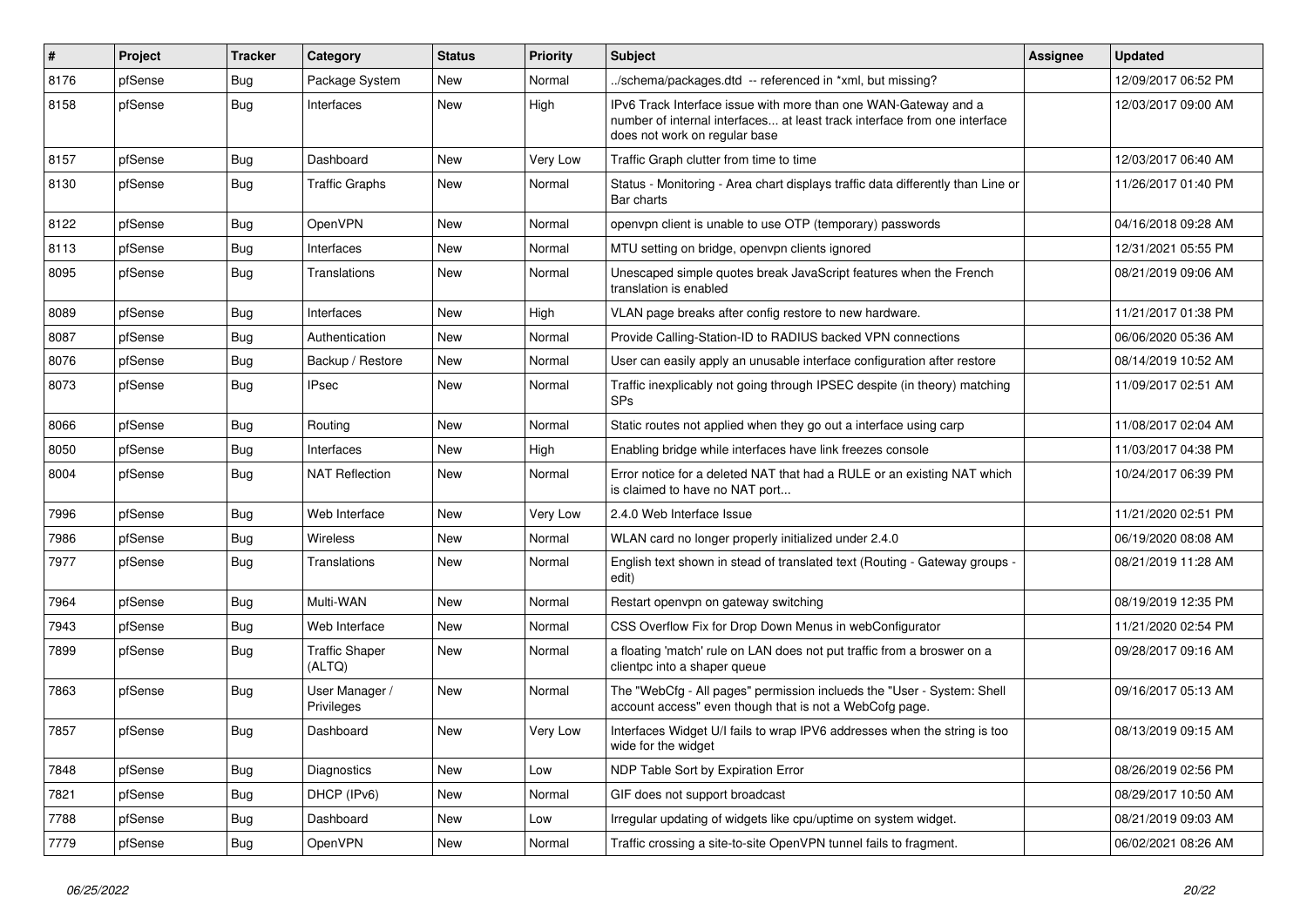| $\vert$ # | Project             | <b>Tracker</b> | Category                                 | <b>Status</b> | <b>Priority</b> | <b>Subject</b>                                                                                                   | <b>Assignee</b> | <b>Updated</b>      |
|-----------|---------------------|----------------|------------------------------------------|---------------|-----------------|------------------------------------------------------------------------------------------------------------------|-----------------|---------------------|
| 7757      | pfSense             | <b>Bug</b>     | Backup / Restore                         | New           | Normal          | Auto Config Backup fails to upload unless Default Gateway is up                                                  |                 | 08/16/2019 12:47 PM |
| 7737      | pfSense             | Bug            | IPv6 Router<br>Advertisements<br>(RADVD) | New           | Normal          | radvd error message                                                                                              |                 | 08/13/2019 09:41 AM |
| 7734      | pfSense             | <b>Bug</b>     | DHCP (IPv6)                              | <b>New</b>    | Normal          | Using opton ia pd0 does not renew prefix and prefix get dropped                                                  |                 | 07/31/2017 03:46 AM |
| 7730      | pfSense             | <b>Bug</b>     | Interfaces                               | New           | High            | 2.3.4 1 greX: loop detected when hit save on filter rules or interfaces                                          |                 | 07/27/2017 08:16 AM |
| 7665      | pfSense             | <b>Bug</b>     | Aliases / Tables                         | New           | Normal          | Host range validation for Aliases is not strict enough                                                           |                 | 08/21/2019 11:01 AM |
| 7648      | pfSense             | <b>Bug</b>     | CARP                                     | <b>New</b>    | Very Low        | SPAN ports on an interface renders CARP HA inoperative                                                           |                 | 06/14/2017 09:19 PM |
| 7590      | pfSense             | <b>Bug</b>     | <b>Diagnostics</b>                       | New           | Normal          | diag_edit do not save when nothing to sae (in directory browse view)                                             |                 | 05/20/2017 05:04 PM |
| 7589      | pfSense             | <b>Bug</b>     | Diagnostics                              | New           | Normal          | diag edit.php old print info box                                                                                 |                 | 05/20/2017 05:02 PM |
| 7551      | pfSense             | <b>Bug</b>     | Rules / NAT                              | New           | Normal          | Dynamic IPsec endpoints not added to rule set after WAN down/up                                                  |                 | 05/16/2017 02:26 PM |
| 7476      | pfSense             | <b>Bug</b>     | Logging                                  | New           | Normal          | Dirty buffer used to build log messages?                                                                         |                 | 04/17/2017 09:51 PM |
| 7462      | pfSense<br>Packages | <b>Bug</b>     | haproxy                                  | New           | Normal          | HAproxy not rebinding properly after WAN DHCP IP change                                                          |                 | 01/11/2018 09:15 AM |
| 7453      | pfSense<br>Packages | <b>Bug</b>     | <b>ACME</b>                              | New           | Normal          | DNS-ovh need to save or display consumer key                                                                     |                 | 04/06/2017 10:54 AM |
| 7430      | pfSense             | <b>Bug</b>     | Interfaces                               | New           | Normal          | pfsense-utils.inc - where_is_ipaddr_configured() should account for<br>loopback interface                        |                 | 08/13/2019 03:48 PM |
| 7420      | pfSense             | <b>Bug</b>     | <b>IPsec</b>                             | <b>New</b>    | Normal          | ipsec status freezing                                                                                            |                 | 02/13/2020 09:09 AM |
| 7403      | pfSense<br>Packages | <b>Bug</b>     | FreeRADIUS                               | New           | Normal          | Captive Portal + freeradius2 + MySQL problems with German Umlaut                                                 |                 | 03/17/2017 09:12 AM |
| 7402      | pfSense             | <b>Bug</b>     | Web Interface                            | New           | Normal          | Inconsistent use of htmlentities validation checks                                                               |                 | 03/21/2017 08:58 AM |
| 7388      | pfSense<br>Packages | <b>Bug</b>     | Suricata                                 | New           | High            | Suricata does not property recognize MTU for PPPOE interfaces                                                    |                 | 03/15/2017 05:17 AM |
| 7373      | pfSense             | <b>Bug</b>     | Rules / NAT                              | New           | Normal          | Firewall schedules GUI needs to be redone from scratch                                                           |                 | 08/21/2019 08:56 AM |
| 7352      | pfSense             | <b>Bug</b>     | Routing                                  | New           | Normal          | pfSense IPv6 static route is dumped after a WAN flap                                                             |                 | 01/20/2022 09:35 AM |
| 7329      | pfSense             | <b>Bug</b>     | <b>DNS Forwarder</b>                     | New           | Low             | DHCP Not Updating DNS                                                                                            |                 | 01/21/2022 09:16 PM |
| 7314      | pfSense             | <b>Bug</b>     | <b>RRD Graphs</b>                        | New           | Low             | Discrepancy in ntp monitoring view                                                                               |                 | 02/24/2017 08:37 PM |
| 7303      | pfSense             | <b>Bug</b>     | IPv6 Router<br>Advertisements<br>(RADVD) | New           | Normal          | ipv6 connectivity lost on pfSense reboot                                                                         |                 | 08/20/2019 12:23 PM |
| 7289      | pfSense             | <b>Bug</b>     | Certificates                             | New           | Low             | Generating 4096bit Certificate                                                                                   |                 | 08/14/2019 09:56 AM |
| 7238      | pfSense             | <b>Bug</b>     | Web Interface                            | New           | Normal          | Menu layout broken when using "Hostname in Menu" with long hostnames                                             |                 | 02/21/2017 07:01 AM |
| 7195      | pfSense             | <b>Bug</b>     | Package System                           | New           | Normal          | pkg_edit.php - <checkenablefields> tag has no effect on fields other than<br/>checkbox/input</checkenablefields> |                 | 08/21/2019 09:15 AM |
| 7172      | pfSense             | <b>Bug</b>     | DHCP (IPv4)                              | New           | Normal          | Sorting by hostname in Services > DHCP Server > LAN should be<br>"natural" (alphanumeric friendly)               |                 | 08/20/2019 03:47 PM |